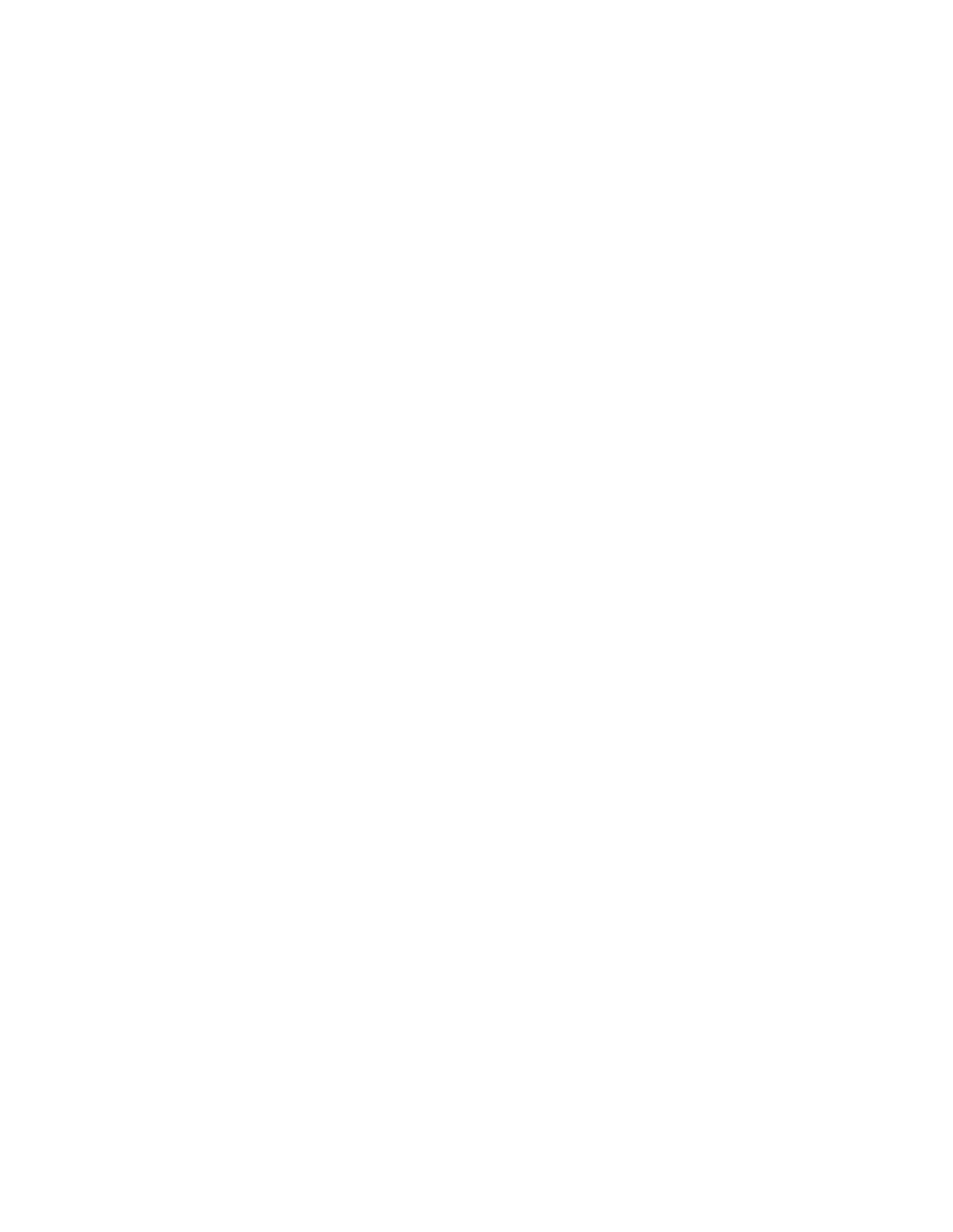The California Environmental Quality Act (CEQA) requires that public agencies adopting a Mitigated Negative Declaration (MND) take affirmative steps to determine that approved mitigation measures and project design features are implemented subsequent to project approval. The lead or responsible agency must adopt a monitoring and reporting program for the mitigation measures incorporated into a project or included as conditions of approval. The program must be designed to ensure compliance with the MND during project implementation (Public Resources Code, Section 20181.6; CEQA Guidelines, Section 15074(d)).

This Mitigation Monitoring and Reporting Program (MMRP) will be used by the San Diego County Water Authority (Water Authority) to ensure compliance with adopted mitigation measures and project design features associated with the implementation of the proposed San Luis Rey Habitat Management Area Restoration Project (project). The Water Authority, as Lead Agency pursuant to CEQA, will ensure that all design features and mitigation measures identified for the project are carried out in accordance with the adopted MMRP. The Water Authority will revise this MMRP prior to construction, to incorporate additional conditions identified in the project's permits.

This MMRP consists of a checklist (Table 1) that identifies the project design features and mitigation measures, organized by environmental impact category discussed in the MND. The table identifies the mitigation monitoring and reporting requirements, including the timing of verification (prior to, during, or after construction) and the party responsible for implementing the measure. Space is provided for sign-off following completion/implementation of the design feature or mitigation measure. The responsible parties listed in Table 1 include the Water Authority, the Contractor who will be hired by the Water Authority to construct the project, and the Environmental Surveyor who will be assigned by the Water Authority to monitor compliance before and during project construction. These references in the table indicate the party responsible for implementing the respective measures, but the Water Authority will ultimately be responsible for verifying compliance with each measure listed in the table.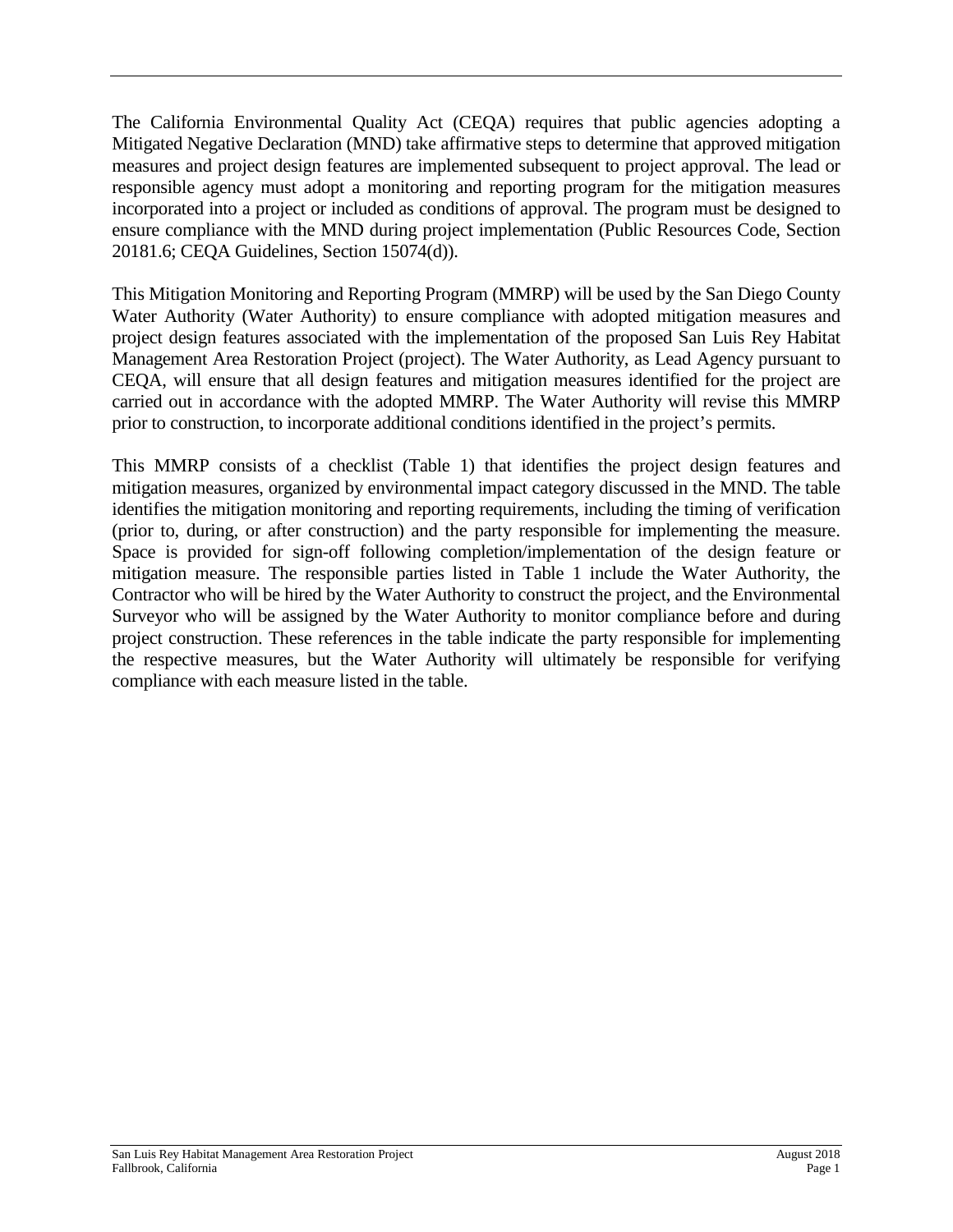This page intentionally left blank.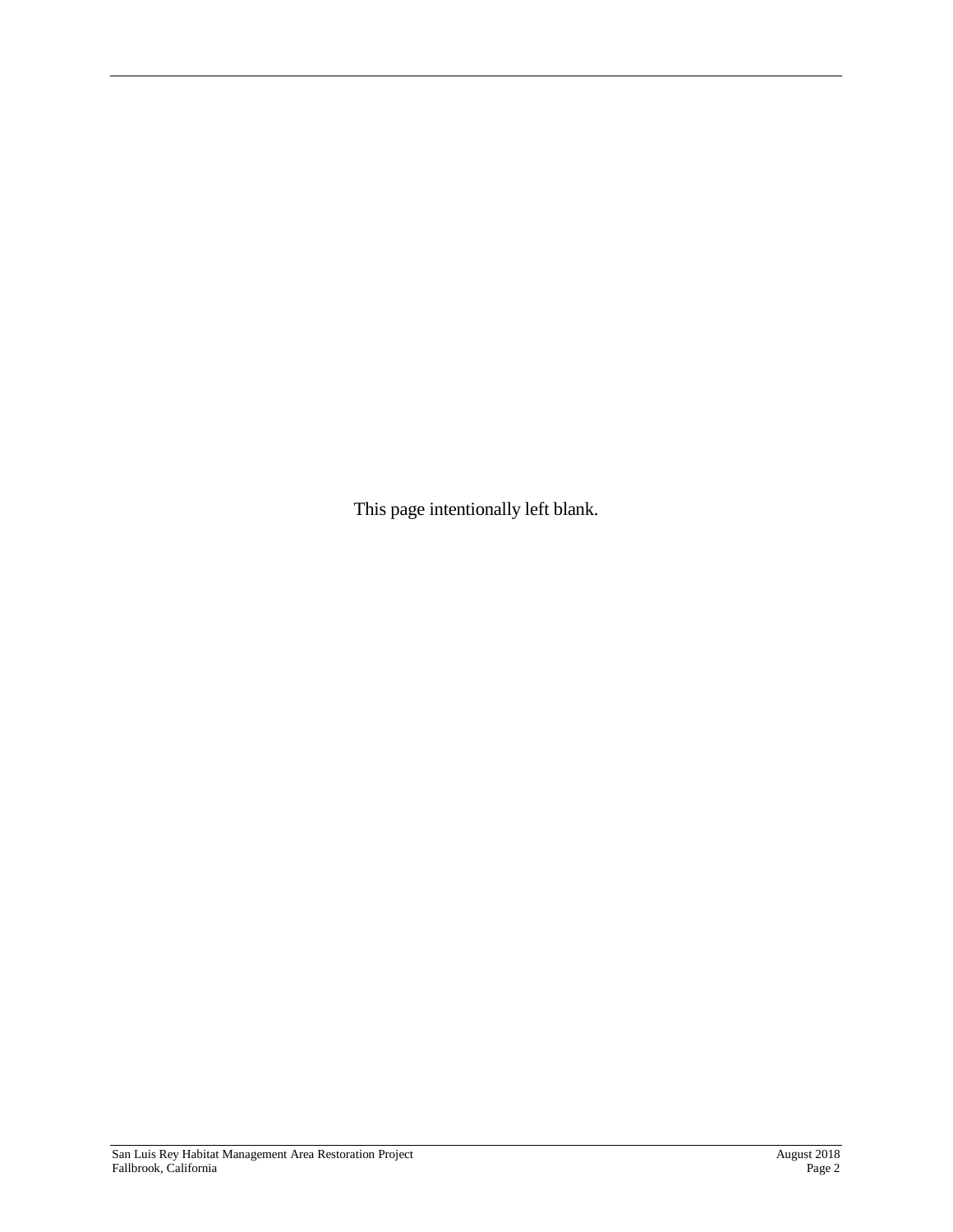## **Table 1. Mitigation Monitoring and Reporting Program San Luis Rey Habitat Management Area Restoration Project, Fallbrook, California**

|                             |                                                                                                                                                                       |              | <b>Timing of Verification</b> |               |               | <b>Completed</b> |                            |               | <b>Spec</b> |                         |                 |
|-----------------------------|-----------------------------------------------------------------------------------------------------------------------------------------------------------------------|--------------|-------------------------------|---------------|---------------|------------------|----------------------------|---------------|-------------|-------------------------|-----------------|
|                             |                                                                                                                                                                       |              |                               |               |               |                  |                            |               |             | <b>Section Verified</b> |                 |
| <b>Design Feature</b>       |                                                                                                                                                                       |              |                               |               |               |                  |                            | Resp.         | or          | in                      |                 |
| <sub>or</sub>               | <b>Design Feature or</b>                                                                                                                                              | <b>Pre</b>   | <b>During</b>                 | Post<br>Const | Responsible   |                  |                            | <b>Team</b>   | Dwg         | Contract                |                 |
| <b>Mitigation No.</b>       | <b>Mitigation Measure</b>                                                                                                                                             | <b>Const</b> | Const                         |               | Party         |                  | Initials   Date   Comments | <b>Member</b> | No.         | bv                      | <b>Comments</b> |
|                             | <b>AESTHETICS / VISUAL QUALITY</b>                                                                                                                                    |              |                               |               |               |                  |                            |               |             |                         |                 |
| Design Feature 1            | All areas cleared of vegetation for the temporary construction and staging areas<br>will be revegetated at the completion of the project.                             |              |                               | X             | Contractor    |                  |                            |               |             |                         |                 |
| <b>AIR QUALITY</b>          |                                                                                                                                                                       |              |                               |               |               |                  |                            |               |             |                         |                 |
| Design Feature 1            | All clearing and grading will be carried out with dust control measures<br>adequate to prevent creation of a nuisance to persons or property.                         |              | X                             |               | Contractor    |                  |                            |               |             |                         |                 |
| Design Feature 2            | Points of public street access will be cleaned daily of any "track-out" materials.                                                                                    |              | X                             |               | Contractor    |                  |                            |               |             |                         |                 |
| Design Feature 3            | All paved access roads, parking areas, and staging areas at construction sites                                                                                        |              | $\mathbf X$                   |               | Contractor    |                  |                            |               |             |                         |                 |
|                             | will be swept as needed.                                                                                                                                              |              |                               |               |               |                  |                            |               |             |                         |                 |
| Design Feature 4            | All unpaved access roads, parking areas, and staging areas at construction sites<br>will be watered three times daily or treated with non-toxic soil stabilizers.     |              | $\mathbf X$                   |               | Contractor    |                  |                            |               |             |                         |                 |
| Design Feature 5            | Dirt storage piles will be stabilized by chemical binders, tarps, fencing, or other<br>erosion control measures.                                                      |              | $\mathbf X$                   |               | Contractor    |                  |                            |               |             |                         |                 |
| Design Feature 6            | Soil stabilizers will be applied to inactive construction areas (disturbed areas<br>inactive for 10 days or more).                                                    |              | X                             |               | Contractor    |                  |                            |               |             |                         |                 |
| Design Feature 7            | Traffic speeds on unpaved roads will be limited to 20 miles per hour maximum.                                                                                         |              | $\overline{X}$                |               | Contractor    |                  |                            |               |             |                         |                 |
| Design Feature 8            | All trucks hauling soil, sand, and other loose materials will be covered or<br>required to maintain at least 2 feet of freeboard.                                     |              | X                             |               | Contractor    |                  |                            |               |             |                         |                 |
| <b>BIOLOGICAL RESOURCES</b> |                                                                                                                                                                       |              |                               |               |               |                  |                            |               |             |                         |                 |
| Mitigation                  | If construction activities must commence during the arroyo toad breeding and                                                                                          | X            |                               |               | Water         |                  |                            |               |             |                         |                 |
| Measure BIO-1               | active foraging season (March 1 through June 30), the Water Authority shall                                                                                           |              |                               |               | Authority/    |                  |                            |               |             |                         |                 |
|                             | conduct pre-activity surveys for the species prior to the start of construction                                                                                       |              |                               |               | Environmental |                  |                            |               |             |                         |                 |
|                             | work. Extreme weather conditions can cause variations in the breeding season;                                                                                         |              |                               |               | Surveyor      |                  |                            |               |             |                         |                 |
|                             | these conditions would be fully considered when developing a schedule of                                                                                              |              |                               |               |               |                  |                            |               |             |                         |                 |
|                             | surveys. Surveys shall include potential breeding habitat within the impact area                                                                                      |              |                               |               |               |                  |                            |               |             |                         |                 |
|                             | and foraging habitat that is contiguous with potential breeding habitat.                                                                                              |              |                               |               |               |                  |                            |               |             |                         |                 |
|                             | Additionally, surveys must be conducted by an approved Environmental                                                                                                  |              |                               |               |               |                  |                            |               |             |                         |                 |
|                             | Surveyor, and occur under favorable conditions for detection of the species.                                                                                          |              |                               |               |               |                  |                            |               |             |                         |                 |
| Mitigation                  | If tadpoles, toadlets, or toads are encountered, they shall be moved to the                                                                                           |              | $\mathbf X$                   |               | Environmental |                  |                            |               |             |                         |                 |
| Measure BIO-2               | nearest suitable habitat and exclusionary toad fences shall be installed at least                                                                                     |              |                               |               | Surveyor      |                  |                            |               |             |                         |                 |
|                             | 21 days prior to impact to keep toads out of construction areas. A permitted                                                                                          |              |                               |               |               |                  |                            |               |             |                         |                 |
|                             | biologist experienced with the identification, handling, and ecology of the                                                                                           |              |                               |               |               |                  |                            |               |             |                         |                 |
|                             | arroyo toad, as approved by USFWS, shall implement and oversee proper                                                                                                 |              |                               |               |               |                  |                            |               |             |                         |                 |
|                             | execution of the fencing and relocation efforts. For the duration of construction,<br>the Environmental Surveyor shall survey the enclosure on a daily basis early in |              |                               |               |               |                  |                            |               |             |                         |                 |
|                             | the morning. To minimize injury to or mortality of individual arroyo toads, the                                                                                       |              |                               |               |               |                  |                            |               |             |                         |                 |
|                             | USFWS may authorize qualified project biologists to relocate individual arroyo                                                                                        |              |                               |               |               |                  |                            |               |             |                         |                 |
|                             | toads to nearby suitable habitat. All proposed arroyo toad relocations shall be                                                                                       |              |                               |               |               |                  |                            |               |             |                         |                 |
|                             | approved by the Wildlife Agencies.                                                                                                                                    |              |                               |               |               |                  |                            |               |             |                         |                 |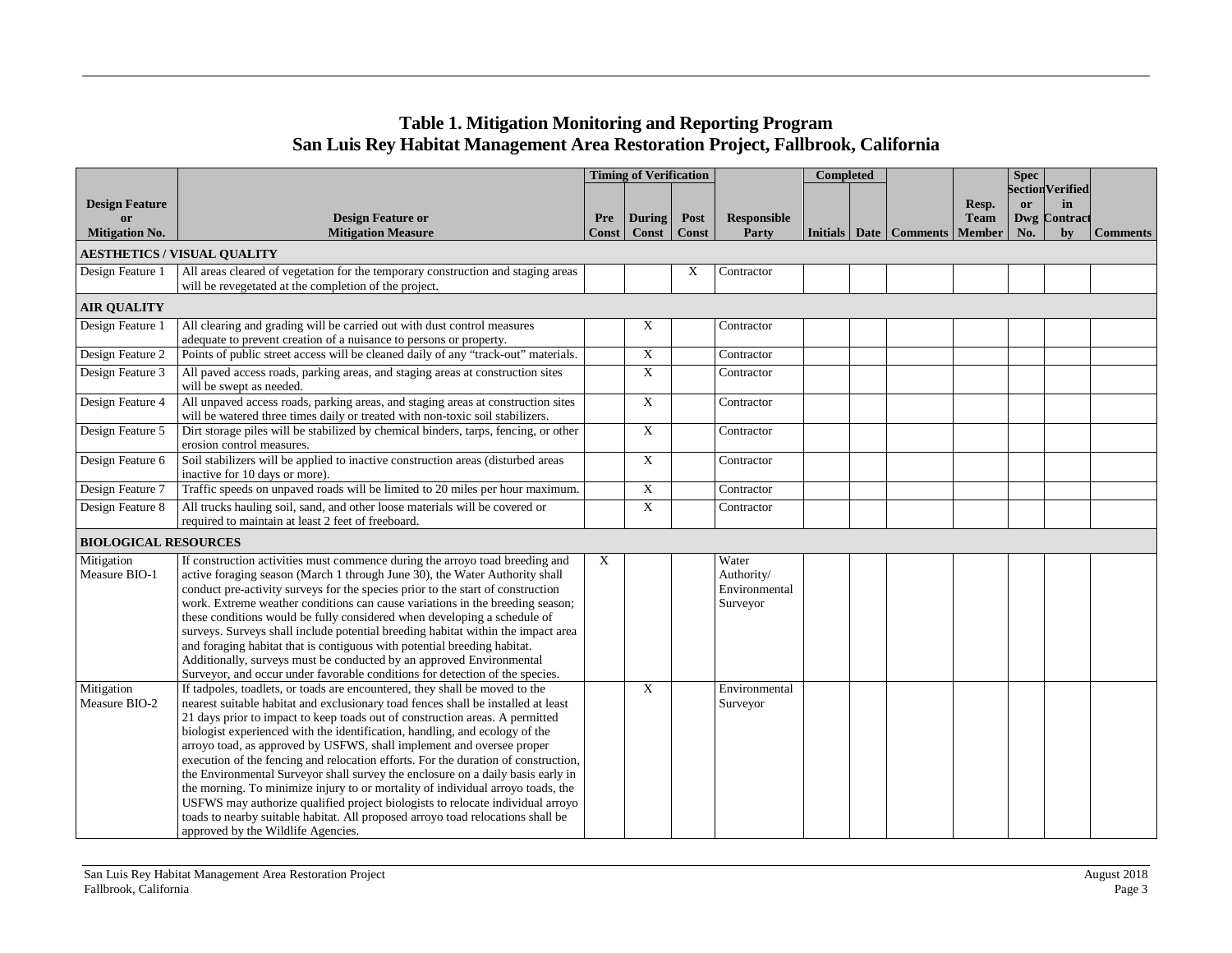|                       |                                                                                                                                                           | <b>Timing of Verification</b> |               |                           | <b>Completed</b>   |  |                            | <b>Spec</b>   |           |                        |                 |
|-----------------------|-----------------------------------------------------------------------------------------------------------------------------------------------------------|-------------------------------|---------------|---------------------------|--------------------|--|----------------------------|---------------|-----------|------------------------|-----------------|
|                       |                                                                                                                                                           |                               |               |                           |                    |  |                            |               |           | <b>SectionVerified</b> |                 |
| <b>Design Feature</b> |                                                                                                                                                           |                               |               |                           |                    |  |                            | Resp.         | <b>or</b> | in                     |                 |
| or                    | <b>Design Feature or</b>                                                                                                                                  | Pre                           | <b>During</b> | Post                      | <b>Responsible</b> |  |                            | <b>Team</b>   | Dwg C     | <b>contrac</b> t       |                 |
| <b>Mitigation No.</b> | <b>Mitigation Measure</b>                                                                                                                                 | Const                         | Const         | Const                     | Party              |  | Initials   Date   Comments | <b>Member</b> | No.       | by                     | <b>Comments</b> |
| Mitigation            | To ensure that diseases are not conveyed between work sites by the authorized                                                                             |                               | X             |                           | Environmental      |  |                            |               |           |                        |                 |
| Measure BIO-3         | biologist or assistants, the fieldwork code of practice developed by the                                                                                  |                               |               |                           | Surveyor           |  |                            |               |           |                        |                 |
|                       | Declining Amphibian Populations Task Force (DAPTF) shall be followed at all                                                                               |                               |               |                           |                    |  |                            |               |           |                        |                 |
|                       | times. The DAPTF fieldwork code of practice is contained in Attachment B-3                                                                                |                               |               |                           |                    |  |                            |               |           |                        |                 |
|                       | of the NCCP/HCP.                                                                                                                                          |                               |               |                           |                    |  |                            |               |           |                        |                 |
| Mitigation            | Bullfrogs observed during pre-activity surveys that prey upon or displace                                                                                 |                               | X             |                           | Environmental      |  |                            |               |           |                        |                 |
| Measure BIO-4         | arroyo toads shall be removed from suitable habitat areas, if possible.                                                                                   |                               |               |                           | Surveyor           |  |                            |               |           |                        |                 |
| Mitigation            | The Water Authority shall minimize and manage effects from introduced ant                                                                                 |                               |               | $\mathbf{X}$              | Environmental      |  |                            |               |           |                        |                 |
| Measure BIO-5         | species that may exclude the termite prey base during restoration efforts. All                                                                            |                               |               |                           | Surveyor           |  |                            |               |           |                        |                 |
|                       | nursery stock plants will be checked for non-native ants before installation at                                                                           |                               |               |                           |                    |  |                            |               |           |                        |                 |
|                       | restoration sites. Non-native ants that penetrate native habitats appear to be                                                                            |                               |               |                           |                    |  |                            |               |           |                        |                 |
|                       | partially supported by artificial irrigation associated with landscaping.                                                                                 |                               |               |                           |                    |  |                            |               |           |                        |                 |
|                       | Therefore, runoff from mitigation sites into native habitat would be minimized                                                                            |                               |               |                           |                    |  |                            |               |           |                        |                 |
|                       | and managed.                                                                                                                                              |                               |               |                           |                    |  |                            |               |           |                        |                 |
| Mitigation            | The Water Authority shall conduct USFWS protocol surveys for the                                                                                          | X                             |               |                           | Environmental      |  |                            |               |           |                        |                 |
| Measure BIO-6         | southwestern willow flycatcher and least Bell's vireo under favorable                                                                                     |                               |               |                           | Surveyor           |  |                            |               |           |                        |                 |
|                       | conditions in areas of potential foraging or breeding habitat or assume                                                                                   |                               |               |                           |                    |  |                            |               |           |                        |                 |
|                       | occupancy of potential habitat, to ensure that this species is adequately                                                                                 |                               |               |                           |                    |  |                            |               |           |                        |                 |
|                       | addressed by impact avoidance, minimization, and mitigation. A federally                                                                                  |                               |               |                           |                    |  |                            |               |           |                        |                 |
|                       | permitted Environmental Surveyor would conduct surveys. If occupancy is                                                                                   |                               |               |                           |                    |  |                            |               |           |                        |                 |
|                       | assumed, a biomonitor must be on-site during impacts to ensure that no direct                                                                             |                               |               |                           |                    |  |                            |               |           |                        |                 |
|                       | take of individuals occurs. Surveys would also be conducted when impacts<br>could occur as a result of indirect impacts by placement of the project in or |                               |               |                           |                    |  |                            |               |           |                        |                 |
|                       | adjacent to occupied habitat or through creation of suitable conditions for                                                                               |                               |               |                           |                    |  |                            |               |           |                        |                 |
|                       | brown-headed cowbirds (e.g., agricultural fields, livestock presence, woodland                                                                            |                               |               |                           |                    |  |                            |               |           |                        |                 |
|                       | parks, roadsides).                                                                                                                                        |                               |               |                           |                    |  |                            |               |           |                        |                 |
| Mitigation            | The Water Authority shall minimize impacts through timing of work in riparian                                                                             | X                             | X             |                           | Environmental      |  |                            |               |           |                        |                 |
| Measure BIO-7         | habitat to avoid the nesting season for riparian avian species whenever                                                                                   |                               |               |                           | Surveyor           |  |                            |               |           |                        |                 |
|                       | possible, or ensure that habitat is removed prior to the initiation of the riparian                                                                       |                               |               |                           |                    |  |                            |               |           |                        |                 |
|                       | avian breeding season.                                                                                                                                    |                               |               |                           |                    |  |                            |               |           |                        |                 |
| Mitigation            | The Water Authority shall prohibit direct take of southwestern willow                                                                                     |                               | $\mathbf X$   |                           | Water              |  |                            |               |           |                        |                 |
| Measure BIO-8         | flycatcher and least Bell's vireo individuals and destruction of southwestern                                                                             |                               |               |                           | Authority/         |  |                            |               |           |                        |                 |
|                       | willow flycatcher and least Bell's vireo nests within an active territory.                                                                                |                               |               |                           | Environmental      |  |                            |               |           |                        |                 |
|                       |                                                                                                                                                           |                               |               |                           | Surveyor           |  |                            |               |           |                        |                 |
| Mitigation            | For temporary impacts to occupied southwestern willow flycatcher habitat and                                                                              |                               |               | $\boldsymbol{\mathrm{X}}$ | Water              |  |                            |               |           |                        |                 |
| Measure BIO-9         | least bell's vireo habitat, the work site shall be returned to preexisting contours,                                                                      |                               |               |                           | Authority/         |  |                            |               |           |                        |                 |
|                       | where appropriate, and revegetated with appropriate native species.                                                                                       |                               |               |                           | Environmental      |  |                            |               |           |                        |                 |
|                       | Revegetation specifications shall ensure creation and restoration of riparian                                                                             |                               |               |                           | Surveyor           |  |                            |               |           |                        |                 |
|                       | vegetation suitable for southwestern willow flycatcher. All revegetation plans                                                                            |                               |               |                           |                    |  |                            |               |           |                        |                 |
|                       | shall require written concurrence of the Wildlife Agencies.                                                                                               |                               |               |                           |                    |  |                            |               |           |                        |                 |
| Mitigation            | Where feasible for any wetland creation and/or restoration projects, the Water                                                                            |                               | X             |                           | Water              |  |                            |               |           |                        |                 |
| Measure BIO-10        | Authority shall maintain structural elements that provide age class and structure                                                                         |                               |               |                           | Authority/         |  |                            |               |           |                        |                 |
|                       | diversification for the project area to help promote the expansion of existing, or                                                                        |                               |               |                           | Environmental      |  |                            |               |           |                        |                 |
|                       | establishment of new, southwestern willow flycatcher and least Bell's vireo                                                                               |                               |               |                           | Surveyor           |  |                            |               |           |                        |                 |
|                       | populations.                                                                                                                                              |                               |               |                           |                    |  |                            |               |           |                        |                 |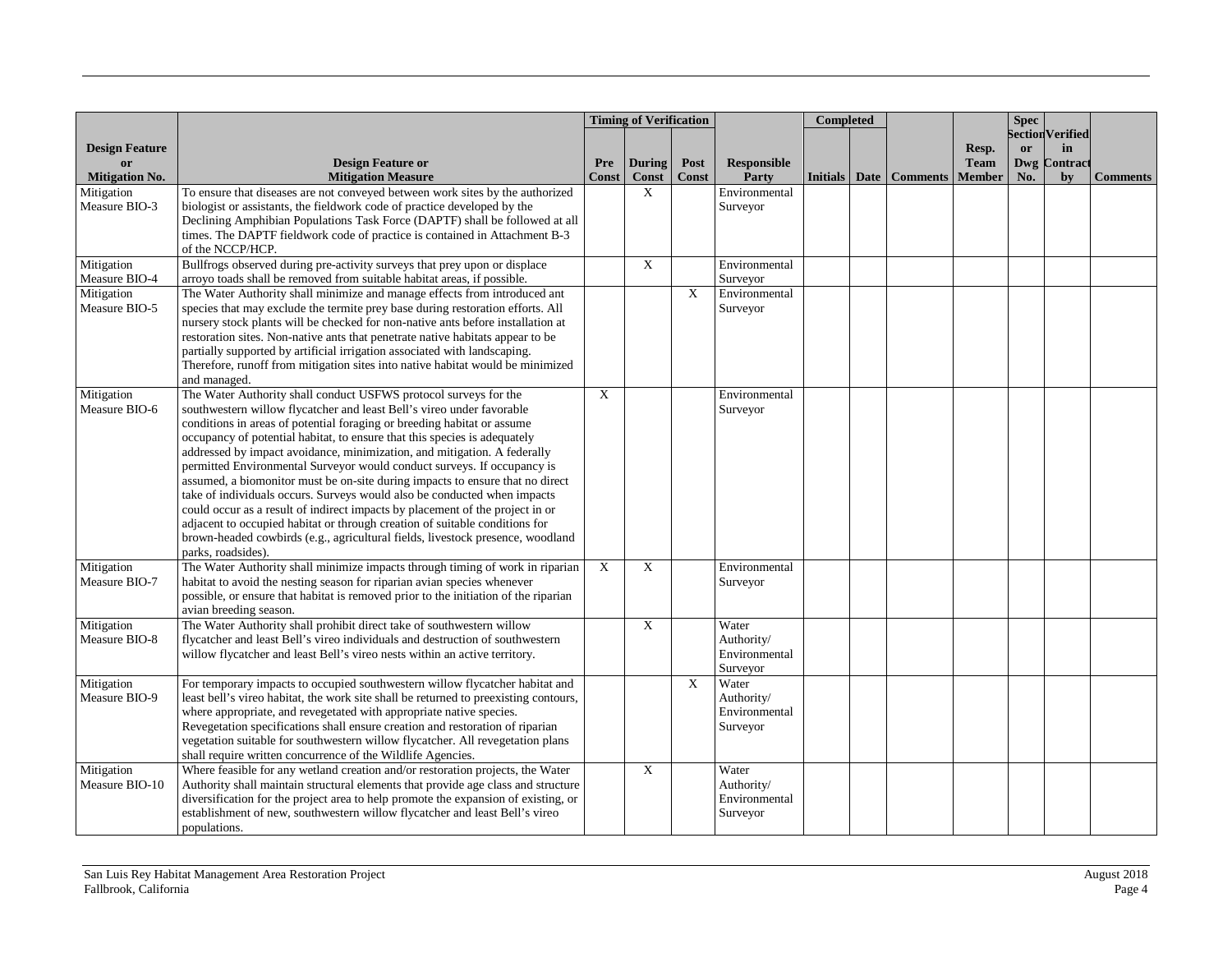|                       |                                                                                                                                                                   | <b>Timing of Verification</b> |               |              |                    |  | <b>Completed</b> |                            | <b>Spec</b>   |               |                         |                 |
|-----------------------|-------------------------------------------------------------------------------------------------------------------------------------------------------------------|-------------------------------|---------------|--------------|--------------------|--|------------------|----------------------------|---------------|---------------|-------------------------|-----------------|
|                       |                                                                                                                                                                   |                               |               |              |                    |  |                  |                            |               |               | <b>Section Verified</b> |                 |
| <b>Design Feature</b> |                                                                                                                                                                   |                               |               |              |                    |  |                  |                            | Resp.         | <sub>or</sub> | in                      |                 |
| or                    | <b>Design Feature or</b>                                                                                                                                          | Pre                           | <b>During</b> | Post         | <b>Responsible</b> |  |                  |                            | <b>Team</b>   | Dwg (         | <b>'ontrac</b> t        |                 |
| <b>Mitigation No.</b> | <b>Mitigation Measure</b>                                                                                                                                         | Const                         | <b>Const</b>  | <b>Const</b> | Party              |  |                  | Initials   Date   Comments | <b>Member</b> | No.           | bv                      | <b>Comments</b> |
| Mitigation            | If construction activities must commence during the riparian avian breeding                                                                                       |                               | X             |              | Water              |  |                  |                            |               |               |                         |                 |
| Measure BIO-11        | season (March 15 through September 15), the Water Authority shall minimize                                                                                        |                               |               |              | Authority/         |  |                  |                            |               |               |                         |                 |
|                       | impact through conducting southwestern willow flycatcher, yellow warbler,                                                                                         |                               |               |              | Environmental      |  |                  |                            |               |               |                         |                 |
|                       | and yellow-breasted chat nest surveys within 300 feet of all proposed activities.                                                                                 |                               |               |              | Surveyor           |  |                  |                            |               |               |                         |                 |
|                       | If active nests are encountered, no Covered Activities shall be implemented                                                                                       |                               |               |              |                    |  |                  |                            |               |               |                         |                 |
|                       | within a minimum distance of 100 feet of the nest. A greater setback (up to 300                                                                                   |                               |               |              |                    |  |                  |                            |               |               |                         |                 |
|                       | feet) may be required, as determined by the Environmental Surveyor, based on                                                                                      |                               |               |              |                    |  |                  |                            |               |               |                         |                 |
|                       | the site-specific considerations, phase of the nesting cycle, and species or other                                                                                |                               |               |              |                    |  |                  |                            |               |               |                         |                 |
|                       | biological considerations.                                                                                                                                        |                               |               |              |                    |  |                  |                            |               |               |                         |                 |
| Mitigation            | If construction activities must commence during the riparian avian breeding                                                                                       |                               | X             |              | Water              |  |                  |                            |               |               |                         |                 |
| Measure BIO-12        | season (March 15 through September 15), the Water Authority shall minimize                                                                                        |                               |               |              | Authority/         |  |                  |                            |               |               |                         |                 |
|                       | impact through conducting least Bell's vireo nest surveys within 300 feet of all                                                                                  |                               |               |              | Environmental      |  |                  |                            |               |               |                         |                 |
|                       | proposed activities. If active nests are encountered and construction activities<br>must occur during the riparian avian breeding season, noise levels from human |                               |               |              | Surveyor           |  |                  |                            |               |               |                         |                 |
|                       | activities at the nest shall be restricted to less than 60 $dB(A)$ Leq(1) or the ambient                                                                          |                               |               |              |                    |  |                  |                            |               |               |                         |                 |
|                       | noise level plus 3 decibels (perceptible change threshold), whichever is greater.                                                                                 |                               |               |              |                    |  |                  |                            |               |               |                         |                 |
|                       | The Environmental Surveyor shall monitor noise levels and provide monitoring                                                                                      |                               |               |              |                    |  |                  |                            |               |               |                         |                 |
|                       | reports to the Water Authority to be included in the annual reports. Noise levels in                                                                              |                               |               |              |                    |  |                  |                            |               |               |                         |                 |
|                       | excess of this threshold shall require consultation with the Wildlife Agencies and                                                                                |                               |               |              |                    |  |                  |                            |               |               |                         |                 |
|                       | may require additional minimization measures (e.g., sound barriers).                                                                                              |                               |               |              |                    |  |                  |                            |               |               |                         |                 |
| NCCP/HCP              | Conduct pre-activity surveys within suitable habitat to ensure that Covered                                                                                       | X                             |               |              | Environmental      |  |                  |                            |               |               |                         |                 |
| Gen. Condition 1      | Species are adequately addressed by impact avoidance, minimization, and                                                                                           |                               |               |              | Surveyor           |  |                  |                            |               |               |                         |                 |
|                       | mitigation. Surveys must be conducted by an Environmental Surveyor during                                                                                         |                               |               |              |                    |  |                  |                            |               |               |                         |                 |
|                       | the appropriate field conditions for detection prior to any proposed impacts in                                                                                   |                               |               |              |                    |  |                  |                            |               |               |                         |                 |
|                       | the Plan Area.                                                                                                                                                    |                               |               |              |                    |  |                  |                            |               |               |                         |                 |
| NCCP/HCP              | Avoid and minimize impacts to occupied Covered Species habitat or potential                                                                                       | X                             |               |              | Water              |  |                  |                            |               |               |                         |                 |
| Gen. Condition 2      | migration and/or dispersal corridors for all new facilities and O&M Activities                                                                                    |                               |               |              | Authority          |  |                  |                            |               |               |                         |                 |
|                       | of existing facilities through project design considerations.                                                                                                     |                               |               |              |                    |  |                  |                            |               |               |                         |                 |
| NCCP/HCP              | Establish a habitat buffer when appropriate and feasible around covered plant                                                                                     | X                             |               |              | Environmental      |  |                  |                            |               |               |                         |                 |
| Gen. Condition 3      | species populations to support the natural suite of pollinators unless a                                                                                          |                               |               |              | Surveyor           |  |                  |                            |               |               |                         |                 |
|                       | biologically appropriate mitigation approach is agreed to with the Wildlife                                                                                       |                               |               |              |                    |  |                  |                            |               |               |                         |                 |
| NCCP/HCP              | Agencies at the time of project specific environmental review.<br>Fence and/or flag Covered Species populations and sensitive habitat in or                       | $\overline{X}$                |               |              | Environmental      |  |                  |                            |               |               |                         |                 |
| Gen. Condition 4      | adjacent to work areas. Where necessary, install signage to prohibit access                                                                                       |                               |               |              | Surveyor           |  |                  |                            |               |               |                         |                 |
|                       | and/or flag areas being restored or protected for their biological value.                                                                                         |                               |               |              |                    |  |                  |                            |               |               |                         |                 |
| NCCP/HCP              | Avoid driving or parking on sensitive and/or occupied habitat by keeping                                                                                          |                               | X             |              | Contractor         |  |                  |                            |               |               |                         |                 |
| Gen. Condition 5      | vehicles on roads and in designated staging areas.                                                                                                                |                               |               |              |                    |  |                  |                            |               |               |                         |                 |
| NCCP/HCP              | Deter unauthorized activities (such as trampling and off-road vehicle use) and                                                                                    |                               | X             |              | Contractor         |  |                  |                            |               |               |                         |                 |
| Gen. Condition 6      | perform litter abatement, including proper disposal of illegally dumped                                                                                           |                               |               |              |                    |  |                  |                            |               |               |                         |                 |
|                       | materials, as part of routine patrol of access roads.                                                                                                             |                               |               |              |                    |  |                  |                            |               |               |                         |                 |
| NCCP/HCP              | Monitor encroachment of non-native and invasive species into Covered Species                                                                                      |                               | $\mathbf X$   |              | Monitor:           |  |                  |                            |               |               |                         |                 |
| Gen. Condition 7      | populations and perform weed abatement as needed to improve the habitat.                                                                                          |                               |               |              | Environmental      |  |                  |                            |               |               |                         |                 |
|                       |                                                                                                                                                                   |                               |               |              | Surveyor           |  |                  |                            |               |               |                         |                 |
|                       |                                                                                                                                                                   |                               |               |              | Abatement:         |  |                  |                            |               |               |                         |                 |
|                       |                                                                                                                                                                   |                               |               |              | Contractor         |  |                  |                            |               |               |                         |                 |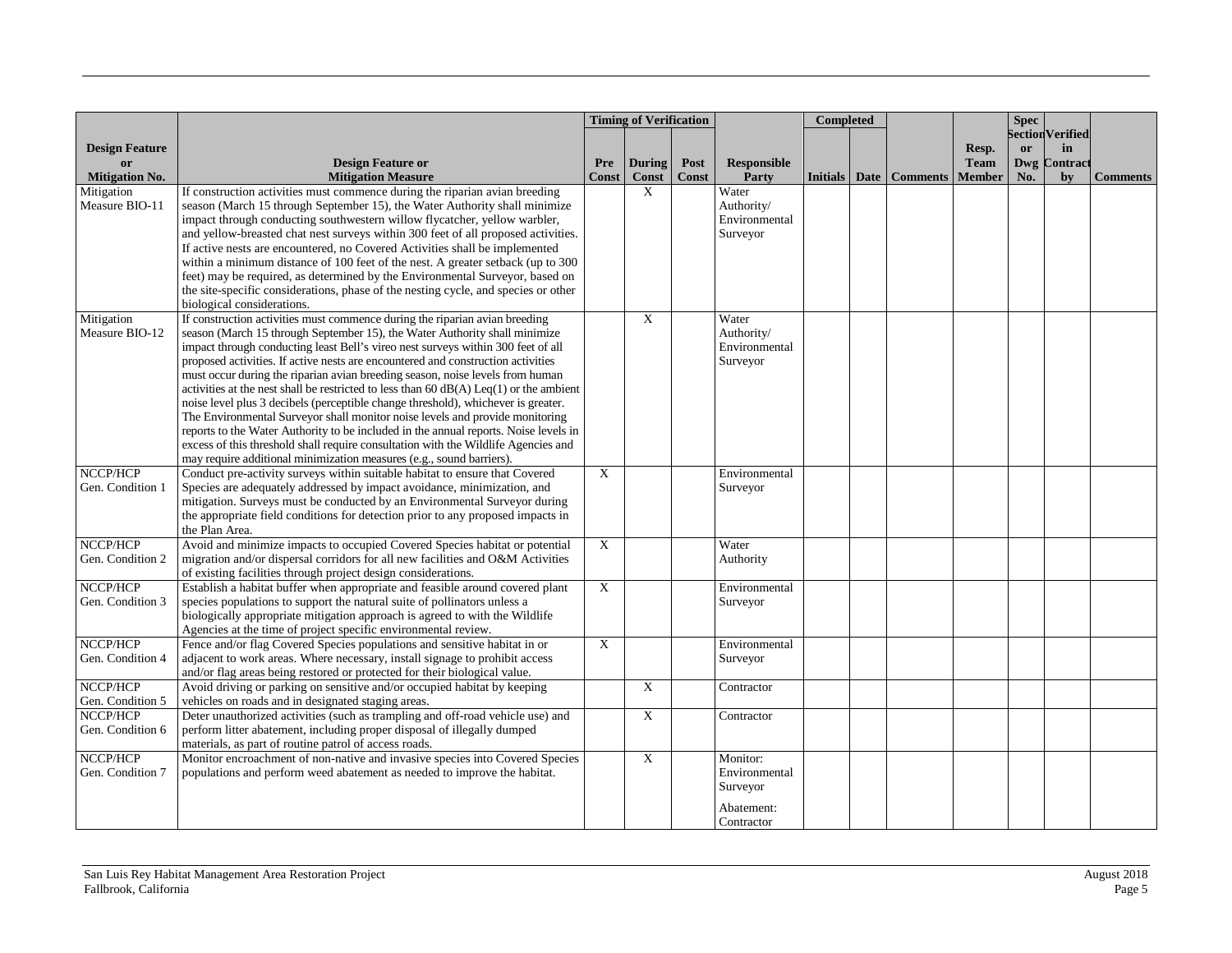| <b>Comments</b> |
|-----------------|
|                 |
|                 |
|                 |
|                 |
|                 |
|                 |
|                 |
|                 |
|                 |
|                 |
|                 |
|                 |
|                 |
|                 |
|                 |
|                 |
|                 |
|                 |
|                 |
|                 |
|                 |
|                 |
|                 |
|                 |
|                 |
|                 |
|                 |
|                 |
|                 |
|                 |
|                 |
|                 |
|                 |
|                 |
|                 |
|                 |
|                 |
|                 |
|                 |
|                 |
|                 |
|                 |
|                 |
|                 |
|                 |
|                 |
|                 |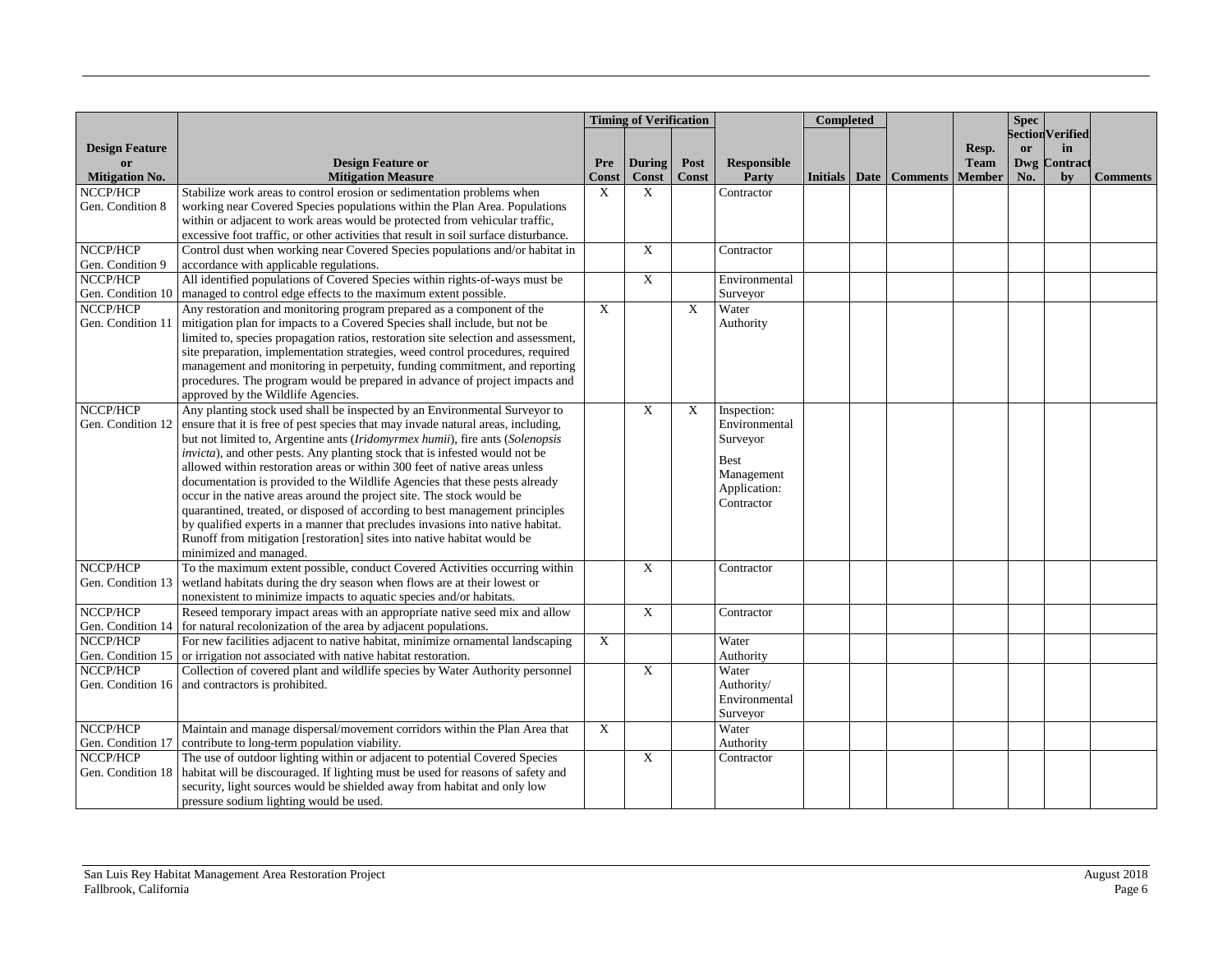|                       |                                                                                                                                                                 |             | <b>Timing of Verification</b> |       |                    | <b>Completed</b> |                            |               | <b>Spec</b> |                         |                 |
|-----------------------|-----------------------------------------------------------------------------------------------------------------------------------------------------------------|-------------|-------------------------------|-------|--------------------|------------------|----------------------------|---------------|-------------|-------------------------|-----------------|
|                       |                                                                                                                                                                 |             |                               |       |                    |                  |                            |               |             | <b>Section Verified</b> |                 |
| <b>Design Feature</b> |                                                                                                                                                                 |             |                               |       |                    |                  |                            | Resp.         | or          | in                      |                 |
| or                    | <b>Design Feature or</b>                                                                                                                                        | Pre         | <b>During</b>                 | Post  | <b>Responsible</b> |                  |                            | <b>Team</b>   | Dwg (       | <b>contrac</b> t        |                 |
| <b>Mitigation No.</b> | <b>Mitigation Measure</b>                                                                                                                                       | Const       | Const                         | Const | Party              |                  | Initials   Date   Comments | <b>Member</b> | No.         | by                      | <b>Comments</b> |
| NCCP/HCP              | The Water Authority will identify an Environmental Surveyor for the project to                                                                                  | X           |                               |       | Water              |                  |                            |               |             |                         |                 |
| Minimization          | oversee pre-project evaluations/needs of Covered Activities and work with the                                                                                   |             |                               |       | Authority          |                  |                            |               |             |                         |                 |
| Measure 1             | project engineer and contractors to ensure implementation compliance of                                                                                         |             |                               |       |                    |                  |                            |               |             |                         |                 |
|                       | Covered Activities with Plan commitments.                                                                                                                       |             |                               |       |                    |                  |                            |               |             |                         |                 |
| NCCP/HCP              | If the Environmental Surveyor discovers that the Water Authority is out of                                                                                      |             | $\overline{X}$                |       | Environmental      |                  |                            |               |             |                         |                 |
| Minimization          | compliance with the permits associated with this Plan [NCCP/HCP], he/she                                                                                        |             |                               |       | Surveyor           |                  |                            |               |             |                         |                 |
| Measure 2             | will report the non-compliance to the Water Authority within one working day                                                                                    |             |                               |       |                    |                  |                            |               |             |                         |                 |
|                       | and to the Wildlife Agencies within five working days so that the Water                                                                                         |             |                               |       |                    |                  |                            |               |             |                         |                 |
|                       | Authority and Wildlife Agencies can determine how to put the Plan back into                                                                                     |             |                               |       |                    |                  |                            |               |             |                         |                 |
|                       | compliance.                                                                                                                                                     |             |                               |       |                    |                  |                            |               |             |                         |                 |
| NCCP/HCP              | Before any clearing and/or construction activities are performed in habitat areas                                                                               | $\mathbf X$ |                               |       | Environmental      |                  |                            |               |             |                         |                 |
| Minimization          | that may support Covered Species, the Environmental Surveyor will review the                                                                                    |             |                               |       | Surveyor           |                  |                            |               |             |                         |                 |
| Measure 3             | site, identify any sensitive plant and animal species, and identify requirements                                                                                |             |                               |       |                    |                  |                            |               |             |                         |                 |
|                       | pursuant to the Plan [NCCP/HCP] for impact avoidance and minimization that                                                                                      |             |                               |       |                    |                  |                            |               |             |                         |                 |
|                       | are not already adequately addressed in the project specific MMRP. A standard<br>Pre-Activity Survey Form (PSF) will be prepared for each project and submitted |             |                               |       |                    |                  |                            |               |             |                         |                 |
|                       | to the Water Authority for review and tracking purposes prior to clearing.                                                                                      |             |                               |       |                    |                  |                            |               |             |                         |                 |
| NCCP/HCP              | The Environmental Surveyor will determine the extent of potential Covered                                                                                       | X           |                               |       | Environmental      |                  |                            |               |             |                         |                 |
| Minimization          | Species habitat and will flag the sensitive resources to be avoided. If a Covered                                                                               |             |                               |       | Surveyor           |                  |                            |               |             |                         |                 |
| Measure 4             | Species is present, the Environmental Surveyor will refer to Appendix B of the                                                                                  |             |                               |       |                    |                  |                            |               |             |                         |                 |
|                       | NCCP/HCP for species-specific conservation measures. In the case of                                                                                             |             |                               |       |                    |                  |                            |               |             |                         |                 |
|                       | unavoidable impacts to a Covered Species, the Environmental Surveyor will                                                                                       |             |                               |       |                    |                  |                            |               |             |                         |                 |
|                       | determine the extent of impact, the appropriate mitigation measures, and                                                                                        |             |                               |       |                    |                  |                            |               |             |                         |                 |
|                       | recommend to the project engineer additional measures to minimize impacts in                                                                                    |             |                               |       |                    |                  |                            |               |             |                         |                 |
|                       | accordance with Appendix B of the NCCP/HCP.                                                                                                                     |             |                               |       |                    |                  |                            |               |             |                         |                 |
| NCCP/HCP              | The Environmental Surveyor will work with the project engineer to identify                                                                                      | $\mathbf X$ |                               |       | Environmental      |                  |                            |               |             |                         |                 |
| Minimization          | and mark areas appropriate for staging and temporary equipment storage,                                                                                         |             |                               |       | Surveyor/Water     |                  |                            |               |             |                         |                 |
| Measure 5             | placement of heavy machinery, as well as vehicle turn around and access, that                                                                                   |             |                               |       | Authority          |                  |                            |               |             |                         |                 |
|                       | will result in the least amount of impact to sensitive vegetation and/or Covered                                                                                |             |                               |       |                    |                  |                            |               |             |                         |                 |
|                       | Species. The Environmental Surveyor will verify that all areas specified on the                                                                                 |             |                               |       |                    |                  |                            |               |             |                         |                 |
|                       | plans to be avoided are marked with flagging in the field prior to construction                                                                                 |             |                               |       |                    |                  |                            |               |             |                         |                 |
|                       | start.                                                                                                                                                          |             |                               |       |                    |                  |                            |               |             |                         |                 |
| NCCP/HCP              | The Environmental Surveyor will attend pre-construction meetings for projects                                                                                   | $\mathbf X$ |                               |       | Environmental      |                  |                            |               |             |                         |                 |
| Minimization          | in sensitive areas. The Environmental Surveyor will provide brief presentations                                                                                 |             |                               |       | Surveyor           |                  |                            |               |             |                         |                 |
| Measure 6             | to field staff (includes construction contractors), as needed, to familiarize field                                                                             |             |                               |       |                    |                  |                            |               |             |                         |                 |
|                       | personnel with the natural resources to be protected and avoid on project sites                                                                                 |             |                               |       |                    |                  |                            |               |             |                         |                 |
|                       | and outline environmental expectations. The Environmental Surveyor will also                                                                                    |             |                               |       |                    |                  |                            |               |             |                         |                 |
|                       | be available to answer questions and address any last-minute construction                                                                                       |             |                               |       |                    |                  |                            |               |             |                         |                 |
|                       | changes.                                                                                                                                                        |             |                               |       |                    |                  |                            |               |             |                         |                 |
| NCCP/HCP              | The Environmental Surveyor will be present during clearing, topsoil salvage,                                                                                    |             | $\overline{X}$                |       | Environmental      |                  |                            |               |             |                         |                 |
| Minimization          | and construction activities located within sensitive habitat. The frequency and                                                                                 |             |                               |       | Surveyor           |                  |                            |               |             |                         |                 |
| Measure 7             | duration of required monitoring will be identified in a contract governing the                                                                                  |             |                               |       |                    |                  |                            |               |             |                         |                 |
|                       | Environmental Surveyor's project activity or otherwise specified in the PSF<br>that is completed by the Environmental Surveyor and submitted to the Water       |             |                               |       |                    |                  |                            |               |             |                         |                 |
|                       |                                                                                                                                                                 |             |                               |       |                    |                  |                            |               |             |                         |                 |
|                       | Authority on a project-by-project basis prior to the start of construction.                                                                                     |             |                               |       |                    |                  |                            |               |             |                         |                 |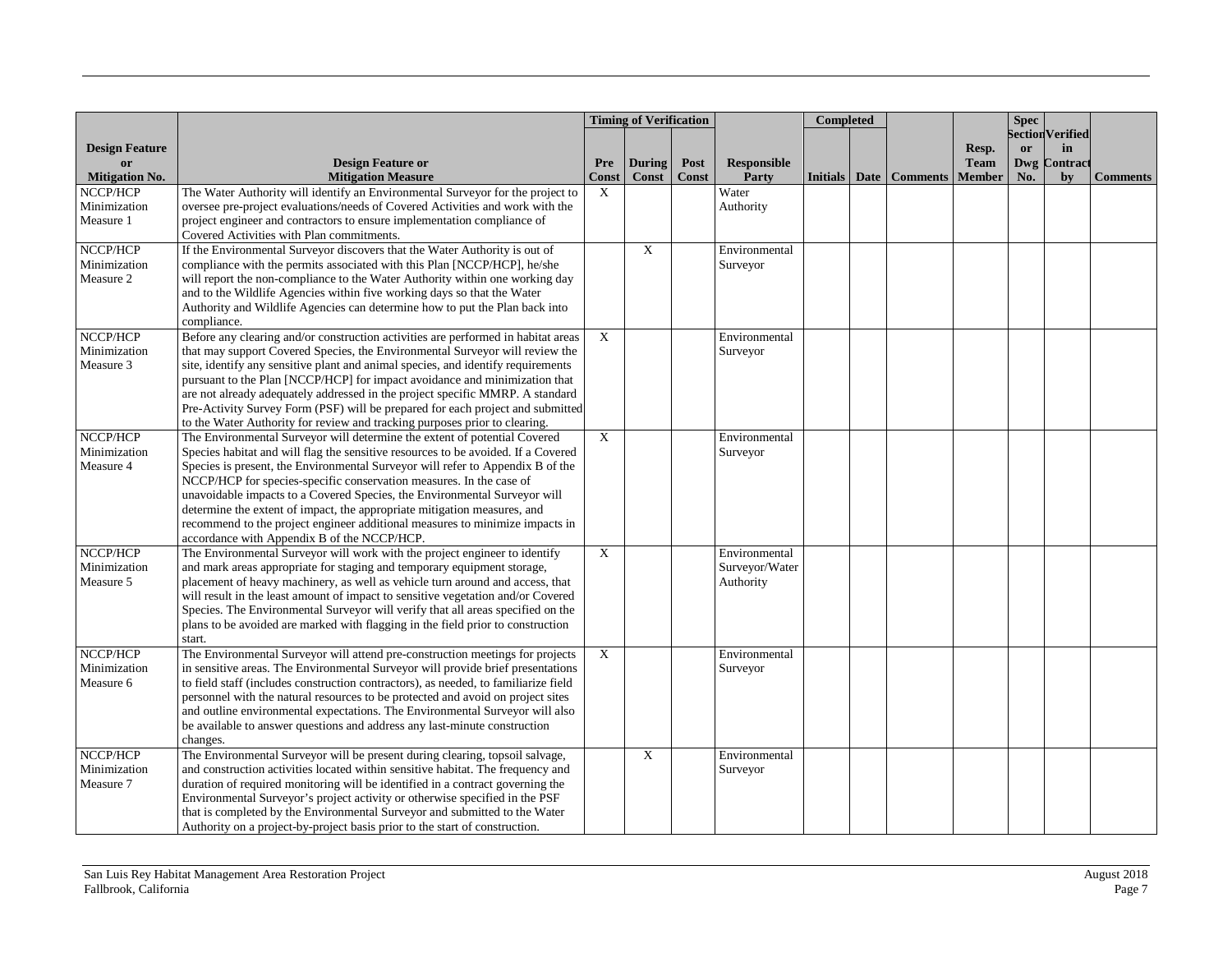|                                   |                                                                                                                                                        |                | <b>Timing of Verification</b> |                           |                           | <b>Completed</b> |                            |               | <b>Spec</b> |                         |                 |
|-----------------------------------|--------------------------------------------------------------------------------------------------------------------------------------------------------|----------------|-------------------------------|---------------------------|---------------------------|------------------|----------------------------|---------------|-------------|-------------------------|-----------------|
|                                   |                                                                                                                                                        |                |                               |                           |                           |                  |                            |               |             | <b>Section Verified</b> |                 |
| <b>Design Feature</b>             |                                                                                                                                                        |                |                               |                           |                           |                  |                            | Resp.         | <b>or</b>   | in                      |                 |
| or                                | <b>Design Feature or</b>                                                                                                                               | Pre            | <b>During</b>                 | Post                      | <b>Responsible</b>        |                  |                            | <b>Team</b>   | Dwg (       | <b>'ontrac</b> t        |                 |
| <b>Mitigation No.</b><br>NCCP/HCP | <b>Mitigation Measure</b>                                                                                                                              | Const          | Const<br>X                    | Const                     | Party                     |                  | Initials   Date   Comments | <b>Member</b> | No.         | by                      | <b>Comments</b> |
| Minimization                      | The Environmental Surveyor will advise the construction manager during<br>construction to ensure compliance with all avoidance, minimization, and      |                |                               |                           | Environmental<br>Surveyor |                  |                            |               |             |                         |                 |
| Measure 8                         | mitigation measures.                                                                                                                                   |                |                               |                           |                           |                  |                            |               |             |                         |                 |
| NCCP/HCP                          | The Environmental Surveyor will conduct (and document) monitoring as                                                                                   | X              |                               |                           | Environmental             |                  |                            |               |             |                         |                 |
| Minimization                      | required by the PSF. At the completion of the Covered Activity, the                                                                                    |                |                               |                           | Surveyor                  |                  |                            |               |             |                         |                 |
| Measure 9                         | Environmental Surveyor will prepare a brief report to verify compliance with                                                                           |                |                               |                           |                           |                  |                            |               |             |                         |                 |
|                                   | the avoidance and minimization recommendations in the PSF or Project                                                                                   |                |                               |                           |                           |                  |                            |               |             |                         |                 |
|                                   | MMRP. This report will include documentation that the flagged areas were                                                                               |                |                               |                           |                           |                  |                            |               |             |                         |                 |
|                                   | avoided and that minimization measures were properly implemented. The                                                                                  |                |                               |                           |                           |                  |                            |               |             |                         |                 |
|                                   | Environmental Surveyor will be responsible for the identification and                                                                                  |                |                               |                           |                           |                  |                            |               |             |                         |                 |
|                                   | monitoring of any Covered Species that are found on the project site prior to                                                                          |                |                               |                           |                           |                  |                            |               |             |                         |                 |
|                                   | and during construction activities. Monitoring activities will be in accordance                                                                        |                |                               |                           |                           |                  |                            |               |             |                         |                 |
|                                   | with the species-specific measures (see Appendix B of the NCCP/HCP).                                                                                   |                |                               |                           |                           |                  |                            |               |             |                         |                 |
| NCCP/HCP                          | If any previously unidentified Covered Species or otherwise sensitive species,                                                                         |                | X                             |                           | Environmental             |                  |                            |               |             |                         |                 |
| Minimization<br>Measure 10        | nests, dens, or burrows are located on a project site during construction<br>activities, the Environmental Surveyor will provide guidance, through the |                |                               |                           | Surveyor                  |                  |                            |               |             |                         |                 |
|                                   | construction manager, as to how best to minimize or avoid impacting the                                                                                |                |                               |                           |                           |                  |                            |               |             |                         |                 |
|                                   | $resource(s)$ .                                                                                                                                        |                |                               |                           |                           |                  |                            |               |             |                         |                 |
| NCCP/HCP                          | The Environmental Surveyor will be on-call (via phone) to respond within 24                                                                            |                | $\mathbf X$                   |                           | Environmental             |                  |                            |               |             |                         |                 |
| Minimization                      | hours for potential emergency deployment to assess and monitor potentially                                                                             |                |                               |                           | Surveyor                  |                  |                            |               |             |                         |                 |
| Measure 11                        | critical biological issues.                                                                                                                            |                |                               |                           |                           |                  |                            |               |             |                         |                 |
| NCCP/HCP                          | The Environmental Surveyor or construction manager will be responsible for                                                                             |                |                               | $\boldsymbol{\mathrm{X}}$ | Removal and               |                  |                            |               |             |                         |                 |
| Minimization                      | ensuring the removal of all habitat flagging from the construction site at                                                                             |                |                               |                           | Disposal:                 |                  |                            |               |             |                         |                 |
| Measure 12                        | completion of work.                                                                                                                                    |                |                               |                           | Contractor                |                  |                            |               |             |                         |                 |
|                                   |                                                                                                                                                        |                |                               |                           | Verification/             |                  |                            |               |             |                         |                 |
|                                   |                                                                                                                                                        |                |                               |                           | Documentation             |                  |                            |               |             |                         |                 |
|                                   |                                                                                                                                                        |                |                               |                           | of Removal:               |                  |                            |               |             |                         |                 |
|                                   |                                                                                                                                                        |                |                               |                           | Environmental             |                  |                            |               |             |                         |                 |
|                                   |                                                                                                                                                        |                |                               |                           | Surveyor                  |                  |                            |               |             |                         |                 |
| NCCP/HCP                          | The Environmental Surveyor will direct the relocation of Covered Species that                                                                          |                | X                             |                           | Environmental             |                  |                            |               |             |                         |                 |
| Minimization                      | can be moved from harm's way in coordination with the species-specific                                                                                 |                |                               |                           | Surveyor                  |                  |                            |               |             |                         |                 |
| Measure 13                        | Conditions of Coverage in Appendix B of the NCCP/HCP (in non-emergency<br>situations) with notification to the Wildlife Agencies.                      |                |                               |                           |                           |                  |                            |               |             |                         |                 |
| NCCP/HCP                          | The pre-activity survey will be valid for 30 days unless the project is scheduled                                                                      | $\overline{X}$ |                               |                           | Environmental             |                  |                            |               |             |                         |                 |
| Minimization                      | to begin during the avian breeding season, in which case the nesting bird                                                                              |                |                               |                           | Surveyor                  |                  |                            |               |             |                         |                 |
| Measure 14                        | clearance must be conducted within five days of project implementation. If                                                                             |                |                               |                           |                           |                  |                            |               |             |                         |                 |
|                                   | ground disturbance activities have not commenced within 30 days after the                                                                              |                |                               |                           |                           |                  |                            |               |             |                         |                 |
|                                   | survey is completed, the Environmental Surveyor will conduct a verification                                                                            |                |                               |                           |                           |                  |                            |               |             |                         |                 |
|                                   | survey to confirm that biological conditions have not significantly changed that                                                                       |                |                               |                           |                           |                  |                            |               |             |                         |                 |
|                                   | would alter the specified avoidance, minimization and mitigation commitments                                                                           |                |                               |                           |                           |                  |                            |               |             |                         |                 |
|                                   | prior to construction.                                                                                                                                 |                |                               |                           |                           |                  |                            |               |             |                         |                 |
| NCCP/HCP                          | Field personnel working within sensitive habitat areas, including both Water                                                                           | $\mathbf X$    |                               |                           | Water                     |                  |                            |               |             |                         |                 |
| Minimization                      | Authority employees and contractors, will participate in an education training                                                                         |                |                               |                           | Authority                 |                  |                            |               |             |                         |                 |
| Measure $15(a)$                   | program at the start of each project.                                                                                                                  |                |                               |                           | Contractor                |                  |                            |               |             |                         |                 |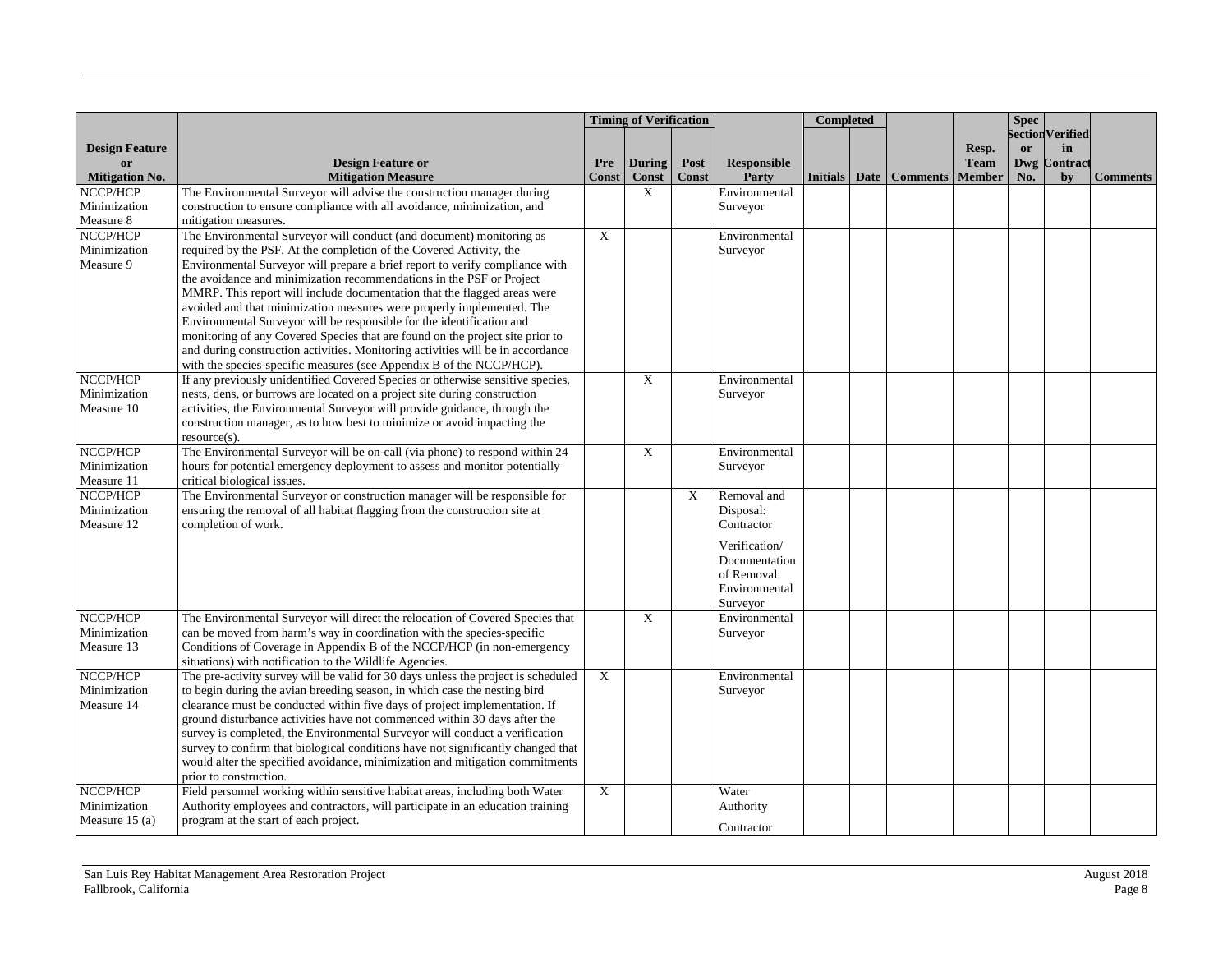|                                   |                                                                                                                                                               |            | <b>Timing of Verification</b> |       |                        | <b>Completed</b> |                            |               | <b>Spec</b> |                         |                 |
|-----------------------------------|---------------------------------------------------------------------------------------------------------------------------------------------------------------|------------|-------------------------------|-------|------------------------|------------------|----------------------------|---------------|-------------|-------------------------|-----------------|
|                                   |                                                                                                                                                               |            |                               |       |                        |                  |                            |               |             | <b>Section Verified</b> |                 |
| <b>Design Feature</b>             |                                                                                                                                                               |            |                               |       |                        |                  |                            | Resp.         | or          | in                      |                 |
| or                                | <b>Design Feature or</b>                                                                                                                                      | Pre        | <b>During</b>                 | Post  | <b>Responsible</b>     |                  |                            | <b>Team</b>   | Dwg         | <b>contrac</b> t        |                 |
| <b>Mitigation No.</b><br>NCCP/HCP | <b>Mitigation Measure</b><br>The program will be conducted on-site by an Environmental Surveyor under                                                         | Const<br>X | Const<br>$\mathbf X$          | Const | Party<br>Environmental |                  | Initials   Date   Comments | <b>Member</b> | No.         | by                      | <b>Comments</b> |
| Minimization                      | the direction of the Water Authority. The training will include: an overview of                                                                               |            |                               |       | Surveyor               |                  |                            |               |             |                         |                 |
| Measure 15 (b)                    | Covered Species identification and the legal protections afforded to each                                                                                     |            |                               |       |                        |                  |                            |               |             |                         |                 |
|                                   | species; a brief discussion of their biology; habitat requirements; status under                                                                              |            |                               |       |                        |                  |                            |               |             |                         |                 |
|                                   | the Endangered Species Act and California Endangered Species Act;                                                                                             |            |                               |       |                        |                  |                            |               |             |                         |                 |
|                                   | conservation measures being taken by the project for the protection of the                                                                                    |            |                               |       |                        |                  |                            |               |             |                         |                 |
|                                   | Covered Species and their habitats under this Plan; and penalties for non-                                                                                    |            |                               |       |                        |                  |                            |               |             |                         |                 |
|                                   | compliance. The training program will also educate field personnel in the                                                                                     |            |                               |       |                        |                  |                            |               |             |                         |                 |
|                                   | identification of invasive exotic species that may be removed, as well as                                                                                     |            |                               |       |                        |                  |                            |               |             |                         |                 |
|                                   | desirable seeded and planted species, to ensure that native species are not                                                                                   |            |                               |       |                        |                  |                            |               |             |                         |                 |
|                                   | affected by invasive species control. A fact sheet conveying this information                                                                                 |            |                               |       |                        |                  |                            |               |             |                         |                 |
|                                   | will also be available to all personnel working in the project area. The Water                                                                                |            |                               |       |                        |                  |                            |               |             |                         |                 |
|                                   | Authority, either directly or through the services of the Environmental                                                                                       |            |                               |       |                        |                  |                            |               |             |                         |                 |
|                                   | Surveyor, will be responsible for the education and training for new field                                                                                    |            |                               |       |                        |                  |                            |               |             |                         |                 |
|                                   | personnel coming on-site after the start of a project.                                                                                                        |            |                               |       |                        |                  |                            |               |             |                         |                 |
| NCCP/HCP<br>Minimization          | Contractors or other project personnel will not collect plants or wildlife, unless                                                                            |            | X                             |       | Contractor             |                  |                            |               |             |                         |                 |
| Measure 16                        | specifically authorized and directed by the Environmental Surveyor. Only<br>qualified and appropriately authorized personnel will handle or collect plants or |            |                               |       |                        |                  |                            |               |             |                         |                 |
|                                   | wildlife as required by species-specific measures.                                                                                                            |            |                               |       |                        |                  |                            |               |             |                         |                 |
| NCCP/HCP                          | Field personnel will not intentionally harm or harass wildlife or damage nests,                                                                               |            | X                             |       | Contractor             |                  |                            |               |             |                         |                 |
| Minimization                      | burrows, rock outcrops, or other habitat components.                                                                                                          |            |                               |       |                        |                  |                            |               |             |                         |                 |
| Measure 17                        |                                                                                                                                                               |            |                               |       |                        |                  |                            |               |             |                         |                 |
| NCCP/HCP                          | Drivers on unpaved roads in native habitats will not exceed a speed of 20 miles                                                                               |            | $\mathbf X$                   |       | Contractor             |                  |                            |               |             |                         |                 |
| Minimization                      | per hour in order to avoid injury to animals and minimize dust generation.                                                                                    |            |                               |       |                        |                  |                            |               |             |                         |                 |
| Measure 18                        |                                                                                                                                                               |            |                               |       |                        |                  |                            |               |             |                         |                 |
| NCCP/HCP                          | Impacts to adjacent native vegetation that would be significantly affected by                                                                                 |            | $\mathbf X$                   |       | Contractor             |                  |                            |               |             |                         |                 |
| Minimization                      | excessive fugitive dust will be avoided and minimized through watering of                                                                                     |            |                               |       |                        |                  |                            |               |             |                         |                 |
| Measure 19                        | access roads (except in areas with vernal pools) or other appropriate measures,                                                                               |            |                               |       |                        |                  |                            |               |             |                         |                 |
|                                   | such as reducing the number or speed of vehicles or adding inert materials that                                                                               |            |                               |       |                        |                  |                            |               |             |                         |                 |
|                                   | reduce dust.                                                                                                                                                  |            |                               |       |                        |                  |                            |               |             |                         |                 |
| NCCP/HCP                          | Vehicles will not park in areas where catalytic converters may ignite                                                                                         |            | X                             |       | Contractor             |                  |                            |               |             |                         |                 |
| Minimization                      | vegetation. Construction vehicles will be equipped with shovels and fire                                                                                      |            |                               |       |                        |                  |                            |               |             |                         |                 |
| Measure 20                        | extinguishers in order to reduce the risk of wildfires.                                                                                                       |            |                               |       |                        |                  |                            |               |             |                         |                 |
| NCCP/HCP                          | Littering will be strictly prohibited. All trash will be deposited in secured,                                                                                |            | X                             |       | Contractor             |                  |                            |               |             |                         |                 |
| Minimization                      | closed containers or hauled out daily by field personnel.                                                                                                     |            |                               |       |                        |                  |                            |               |             |                         |                 |
| Measure 21                        |                                                                                                                                                               |            |                               |       |                        |                  |                            |               |             |                         |                 |
| NCCP/HCP                          | No pets will be allowed on any construction site.                                                                                                             |            | X                             |       | Contractor             |                  |                            |               |             |                         |                 |
| Minimization                      |                                                                                                                                                               |            |                               |       |                        |                  |                            |               |             |                         |                 |
| Measure 22<br>NCCP/HCP            | No firearms or other weapons will be allowed on any construction site except                                                                                  |            | $\mathbf X$                   |       |                        |                  |                            |               |             |                         |                 |
| Minimization                      | as carried by governmental law enforcement, or as authorized in writing by                                                                                    |            |                               |       | Contractor             |                  |                            |               |             |                         |                 |
| Measure 23                        | Water Authority staff.                                                                                                                                        |            |                               |       |                        |                  |                            |               |             |                         |                 |
| NCCP/HCP                          | Field personnel will be prohibited from pushing or dumping soil and brush into                                                                                |            | X                             |       | Contractor             |                  |                            |               |             |                         |                 |
| Minimization                      | sensitive habitats.                                                                                                                                           |            |                               |       |                        |                  |                            |               |             |                         |                 |
| Measure 24                        |                                                                                                                                                               |            |                               |       |                        |                  |                            |               |             |                         |                 |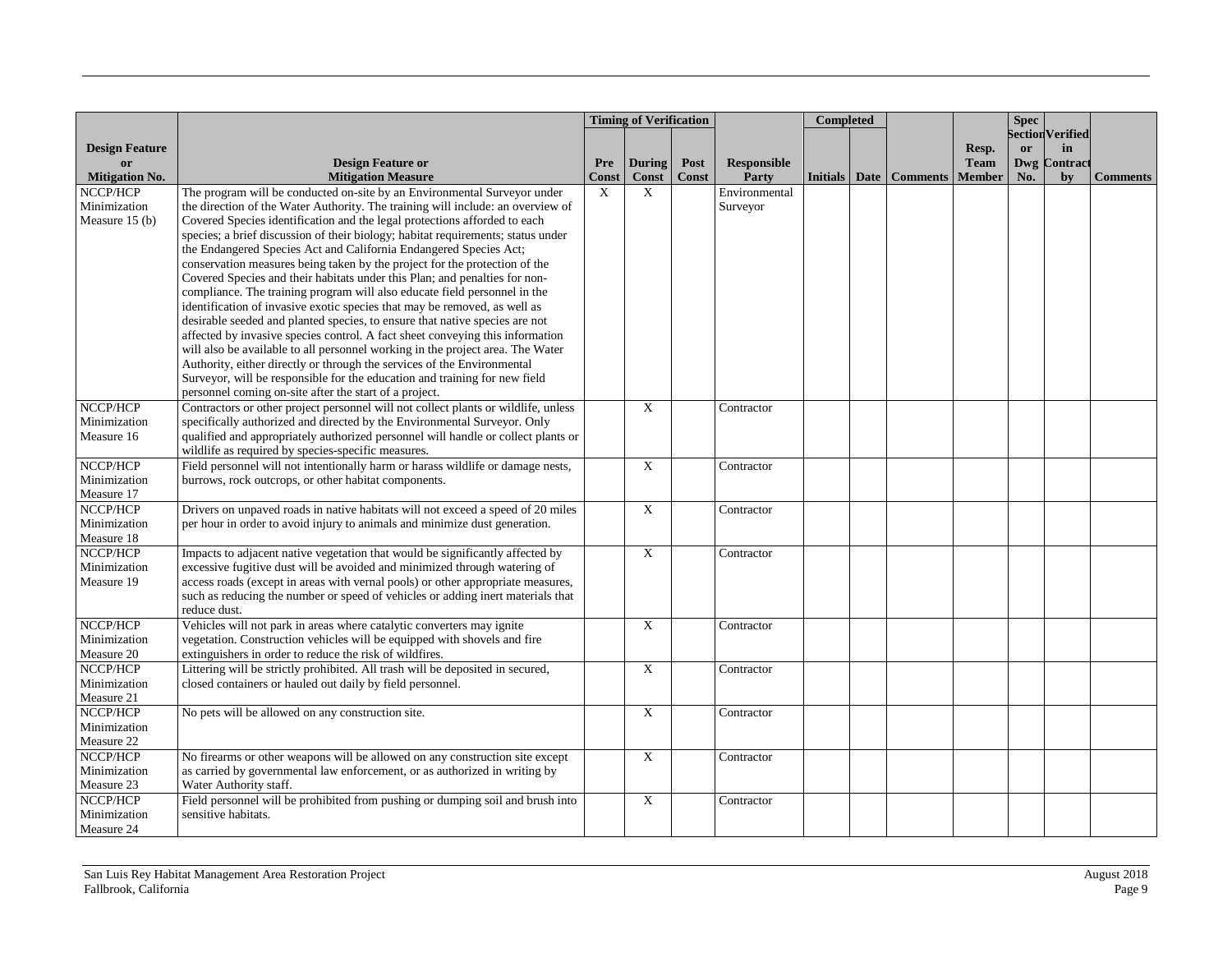|                                   |                                                                                                                                                           |                | <b>Timing of Verification</b> |       |                     | <b>Completed</b> |                            |               | <b>Spec</b> |                         |                 |
|-----------------------------------|-----------------------------------------------------------------------------------------------------------------------------------------------------------|----------------|-------------------------------|-------|---------------------|------------------|----------------------------|---------------|-------------|-------------------------|-----------------|
|                                   |                                                                                                                                                           |                |                               |       |                     |                  |                            |               |             | <b>Section Verified</b> |                 |
| <b>Design Feature</b>             |                                                                                                                                                           |                |                               |       |                     |                  |                            | Resp.         | or          | in                      |                 |
| or                                | <b>Design Feature or</b><br><b>Mitigation Measure</b>                                                                                                     | Pre            | <b>During</b><br><b>Const</b> | Post  | <b>Responsible</b>  |                  |                            | <b>Team</b>   | Dwg<br>No.  | <b>Contract</b>         | <b>Comments</b> |
| <b>Mitigation No.</b><br>NCCP/HCP | All vehicles, tools, and machinery will be restricted to access roads, approved                                                                           | Const          | $\mathbf X$                   | Const | Party<br>Contractor |                  | Initials   Date   Comments | <b>Member</b> |             | by                      |                 |
| Minimization                      | staging areas, or within designated construction zones.                                                                                                   |                |                               |       |                     |                  |                            |               |             |                         |                 |
| Measure 25                        |                                                                                                                                                           |                |                               |       |                     |                  |                            |               |             |                         |                 |
| NCCP/HCP                          | If any field personnel identify a previously unnoticed Covered Species on a                                                                               |                | X                             |       | Contractor          |                  |                            |               |             |                         |                 |
| Minimization                      | construction site, work activities will cease in order to immediately notify the                                                                          |                |                               |       |                     |                  |                            |               |             |                         |                 |
| Measure 26                        | Water Authority's construction manager, project engineer, and the                                                                                         |                |                               |       |                     |                  |                            |               |             |                         |                 |
|                                   | Environmental Surveyor. In conjunction with Water Authority environmental                                                                                 |                |                               |       |                     |                  |                            |               |             |                         |                 |
|                                   | staff, the Environmental Surveyor will determine what actions would be taken                                                                              |                |                               |       |                     |                  |                            |               |             |                         |                 |
|                                   | to avoid or minimize impacts to the species according to the species-specific                                                                             |                |                               |       |                     |                  |                            |               |             |                         |                 |
| NCCP/HCP                          | conditions outlined in Appendix B of the NCCP/HCP.<br>Field personnel will notify the project engineer/Environmental Surveyor of any                      |                | X                             |       |                     |                  |                            |               |             |                         |                 |
| Minimization                      | sick, injured, or dead wildlife found on site.                                                                                                            |                |                               |       | Contractor          |                  |                            |               |             |                         |                 |
| Measure 27                        |                                                                                                                                                           |                |                               |       |                     |                  |                            |               |             |                         |                 |
| NCCP/HCP                          | Parking or driving underneath oak trees, except in established traffic areas, will                                                                        |                | X                             |       | Contractor          |                  |                            |               |             |                         |                 |
| Minimization                      | not be allowed in order to protect root structures.                                                                                                       |                |                               |       |                     |                  |                            |               |             |                         |                 |
| Measure 28                        |                                                                                                                                                           |                |                               |       |                     |                  |                            |               |             |                         |                 |
| NCCP/HCP                          | Construction footprints will be delineated in the construction documents. In                                                                              | X              |                               |       | Water               |                  |                            |               |             |                         |                 |
| Minimization                      | addition, if the construction footprint is located within or near sensitive habitat,                                                                      |                |                               |       | Authority/          |                  |                            |               |             |                         |                 |
| Measure 29                        | the project footprint will be fenced or continuously flagged with streamers or a                                                                          |                |                               |       | Environmental       |                  |                            |               |             |                         |                 |
|                                   | boundary rope barrier to ensure that habitat is not removed beyond the limits of                                                                          |                |                               |       | Surveyor            |                  |                            |               |             |                         |                 |
|                                   | work. These barriers will be established prior to any grading, grubbing, or<br>clearing, and will be monitored by the Environmental Surveyor.             |                |                               |       |                     |                  |                            |               |             |                         |                 |
| NCCP/HCP                          | Prior to the start of ground disturbing activities, the Water Authority or their                                                                          | $\overline{X}$ |                               |       | Contractor          |                  |                            |               |             |                         |                 |
| Minimization                      | consultants will prepare a Storm Water Pollution Prevention Plan (SWPPP), or                                                                              |                |                               |       |                     |                  |                            |               |             |                         |                 |
| Measure 30                        | an equivalent document, to reduce or eliminate pollutants during and after                                                                                |                |                               |       |                     |                  |                            |               |             |                         |                 |
|                                   | construction. The most current and applicable Best Management Practices                                                                                   |                |                               |       |                     |                  |                            |               |             |                         |                 |
|                                   | (BMPs) will be implemented at all construction sites in or adjacent to native                                                                             |                |                               |       |                     |                  |                            |               |             |                         |                 |
|                                   | habitat in accordance with the project specifications. In addition to the                                                                                 |                |                               |       |                     |                  |                            |               |             |                         |                 |
|                                   | approved manual, BMPs listed in the most recent National Pollutant Discharge                                                                              |                |                               |       |                     |                  |                            |               |             |                         |                 |
|                                   | Elimination System (NPDES) General Permit and the BMP Fact Sheet located                                                                                  |                |                               |       |                     |                  |                            |               |             |                         |                 |
|                                   | in State Water Resources Control Board (SWRCB) General Permit for Small<br>Linear Underground/Overhead Projects will apply. The fact sheet is attached as |                |                               |       |                     |                  |                            |               |             |                         |                 |
|                                   | an Appendix G and the SWRCB or RWQCB will be contacted for the latest                                                                                     |                |                               |       |                     |                  |                            |               |             |                         |                 |
|                                   | requirements.                                                                                                                                             |                |                               |       |                     |                  |                            |               |             |                         |                 |
| NCCP/HCP                          | Refuse and trash will be regularly removed from activity sites and disposed of                                                                            |                | X                             |       | Contractor          |                  |                            |               |             |                         |                 |
| Minimization                      | in a lawful manner. Timing of refuse and trash removal will be determined by                                                                              |                |                               |       |                     |                  |                            |               |             |                         |                 |
| Measure 31                        | the Environmental Surveyor and comply with the project specifications that                                                                                |                |                               |       |                     |                  |                            |               |             |                         |                 |
|                                   | require debris to be removed as work is completed. Petroleum products,                                                                                    |                |                               |       |                     |                  |                            |               |             |                         |                 |
|                                   | including gasoline, diesel, and hydraulic fluid, will be used during construction                                                                         |                |                               |       |                     |                  |                            |               |             |                         |                 |
|                                   | in accordance with all federal, state, and local laws, regulations, and permitting                                                                        |                |                               |       |                     |                  |                            |               |             |                         |                 |
|                                   | requirements. In the event that hazardous materials are encountered or<br>generated during construction, contractors certified by the responsible         |                |                               |       |                     |                  |                            |               |             |                         |                 |
|                                   | regulatory agency will conduct all recovery operations and dispose of                                                                                     |                |                               |       |                     |                  |                            |               |             |                         |                 |
|                                   | hazardous waste in accordance with existing regulations and required permits.                                                                             |                |                               |       |                     |                  |                            |               |             |                         |                 |
|                                   | As required, petroleum products, trash, and other materials will be taken to a                                                                            |                |                               |       |                     |                  |                            |               |             |                         |                 |
|                                   | disposal facility authorized to accept such materials.                                                                                                    |                |                               |       |                     |                  |                            |               |             |                         |                 |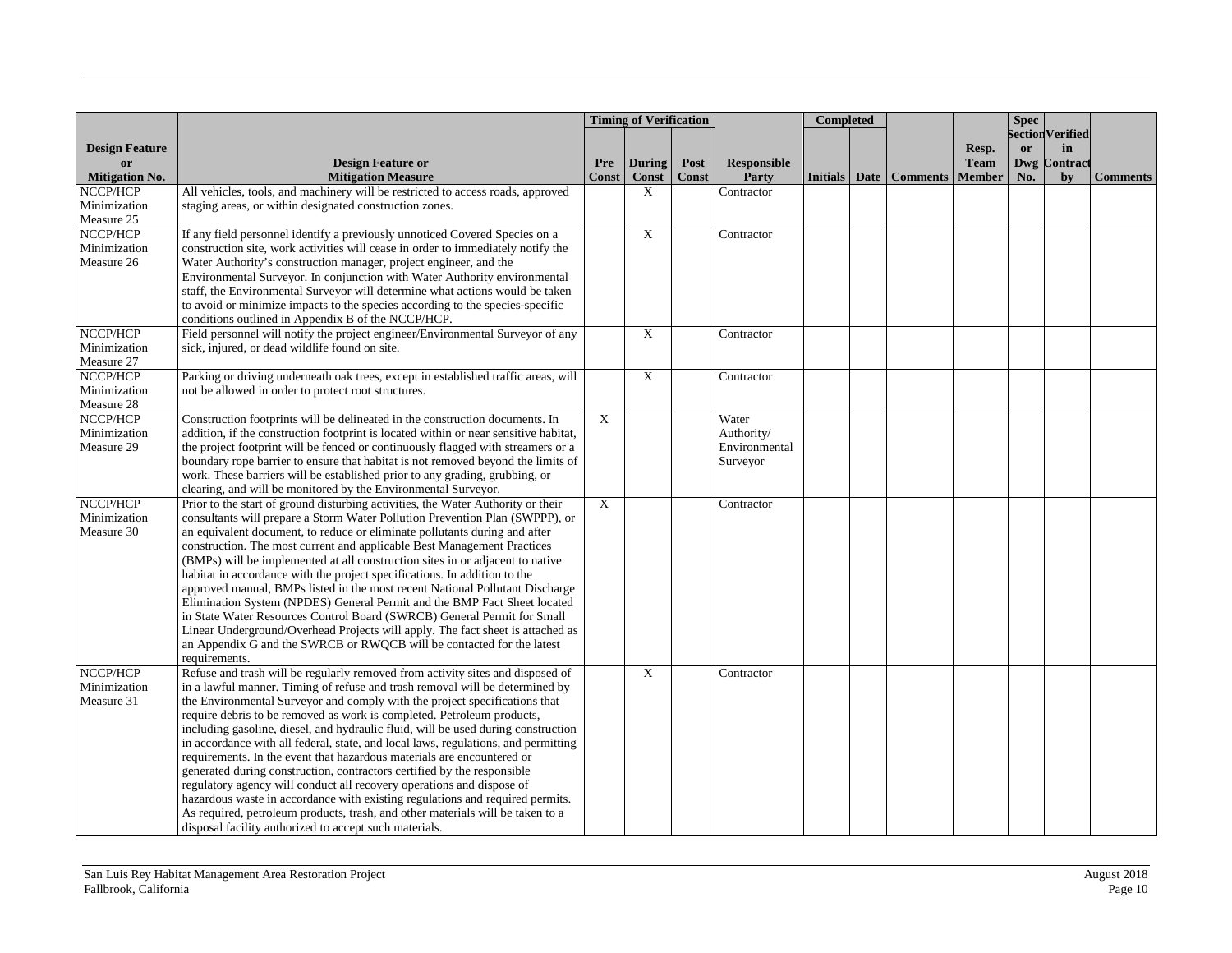|                             |                                                                                                                                                       |              | <b>Timing of Verification</b> |       |                    | <b>Completed</b> |                                     |                      | <b>Spec</b>   |                           |                 |
|-----------------------------|-------------------------------------------------------------------------------------------------------------------------------------------------------|--------------|-------------------------------|-------|--------------------|------------------|-------------------------------------|----------------------|---------------|---------------------------|-----------------|
|                             |                                                                                                                                                       |              |                               |       |                    |                  |                                     |                      |               | <b>SectionVerified</b>    |                 |
| <b>Design Feature</b><br>or | <b>Design Feature or</b>                                                                                                                              | <b>Pre</b>   | During                        | Post  | <b>Responsible</b> |                  |                                     | Resp.<br><b>Team</b> | <sub>or</sub> | in<br><b>Dwg</b> Contract |                 |
| <b>Mitigation No.</b>       | <b>Mitigation Measure</b>                                                                                                                             | <b>Const</b> | Const                         | Const | Party              |                  | Initials   Date   Comments   Member |                      | No.           | by                        | <b>Comments</b> |
| <b>CULTURAL RESOURCES</b>   |                                                                                                                                                       |              |                               |       |                    |                  |                                     |                      |               |                           |                 |
| Design Feature 1            | The Water Authority will develop and implement a cultural resources                                                                                   |              | X                             |       | Water              |                  |                                     |                      |               |                           |                 |
|                             | monitoring plan for the project's excavation phase, in coordination with the                                                                          |              |                               |       | Authority/         |                  |                                     |                      |               |                           |                 |
|                             | Native American tribes that expressed interest in the project during the                                                                              |              |                               |       | Environmental      |                  |                                     |                      |               |                           |                 |
|                             | consultation process pursuant to Assembly Bill 52. The cultural resources<br>monitoring plan will specify the roles of Native American monitors and   |              |                               |       | Surveyor           |                  |                                     |                      |               |                           |                 |
|                             | qualified archaeological monitors, and identify procedures for addressing the                                                                         |              |                               |       |                    |                  |                                     |                      |               |                           |                 |
|                             | potential discovery of artifacts and other tribal cultural resources, including                                                                       |              |                               |       |                    |                  |                                     |                      |               |                           |                 |
|                             | locating an area on site suitable for reinterment of resources that may be                                                                            |              |                               |       |                    |                  |                                     |                      |               |                           |                 |
|                             | uncovered during project excavation.                                                                                                                  |              |                               |       |                    |                  |                                     |                      |               |                           |                 |
| Design Feature 2            | In the event of an unexpected discovery of human remains during any phase of                                                                          |              | X                             |       | Environmental      |                  |                                     |                      |               |                           |                 |
|                             | construction, project activities in the vicinity of the discovery will be                                                                             |              |                               |       | Surveyor           |                  |                                     |                      |               |                           |                 |
|                             | temporarily halted and the San Diego County Coroner contacted. In the event                                                                           |              |                               |       |                    |                  |                                     |                      |               |                           |                 |
|                             | that the remains are determined to be of Native American origin, the Most                                                                             |              |                               |       |                    |                  |                                     |                      |               |                           |                 |
|                             | Likely Descendent, as identified by the Native American Heritage                                                                                      |              |                               |       |                    |                  |                                     |                      |               |                           |                 |
|                             | Commission, will be contacted to determine proper treatment and disposition<br>of the remains.                                                        |              |                               |       |                    |                  |                                     |                      |               |                           |                 |
| <b>GEOLOGY AND SOILS</b>    |                                                                                                                                                       |              |                               |       |                    |                  |                                     |                      |               |                           |                 |
|                             |                                                                                                                                                       |              |                               |       |                    |                  |                                     |                      |               |                           |                 |
| Design Feature 1            | Project construction activities will comply with applicable requirements stated                                                                       | X            | X                             |       | Contractor         |                  |                                     |                      |               |                           |                 |
|                             | in the State Water Resources Control Board Construction General Permit. The<br>Water Authority will implement a Storm Water Pollution Prevention Plan |              |                               |       |                    |                  |                                     |                      |               |                           |                 |
|                             | (SWPPP) (including associated sedimentation BMPs) for the construction                                                                                |              |                               |       |                    |                  |                                     |                      |               |                           |                 |
|                             | activities that are specific for project type, location, and characteristics. Typical                                                                 |              |                               |       |                    |                  |                                     |                      |               |                           |                 |
|                             | control measures that may be implemented as part of the project SWPPP                                                                                 |              |                               |       |                    |                  |                                     |                      |               |                           |                 |
|                             | include:                                                                                                                                              |              |                               |       |                    |                  |                                     |                      |               |                           |                 |
|                             | a) Preparation and implementation of a "weather triggered" action plan during                                                                         |              |                               |       |                    |                  |                                     |                      |               |                           |                 |
|                             | the rainy season to provide enhanced erosion or sediment control measures                                                                             |              |                               |       |                    |                  |                                     |                      |               |                           |                 |
|                             | prior to predicted storm events (i.e., 40% or greater chance of rain).                                                                                |              |                               |       |                    |                  |                                     |                      |               |                           |                 |
|                             | b) Use of erosion control/stabilizing measures in appropriate areas (including                                                                        |              |                               |       |                    |                  |                                     |                      |               |                           |                 |
|                             | disturbed areas and graded slopes with grades of 3:1 [horizontal to vertical]                                                                         |              |                               |       |                    |                  |                                     |                      |               |                           |                 |
|                             | or steeper), such as geotextiles, mats, fiber rolls, soil binders, or temporary                                                                       |              |                               |       |                    |                  |                                     |                      |               |                           |                 |
|                             | hydroseeding.                                                                                                                                         |              |                               |       |                    |                  |                                     |                      |               |                           |                 |
|                             | c) Use of sediment controls to protect the site perimeter and prevent off-site                                                                        |              |                               |       |                    |                  |                                     |                      |               |                           |                 |
|                             | sediment transport, including measures such as silt fences, fiber rolls, gravel                                                                       |              |                               |       |                    |                  |                                     |                      |               |                           |                 |
|                             | bags, temporary sediment basins, check dams, street sweeping, energy                                                                                  |              |                               |       |                    |                  |                                     |                      |               |                           |                 |
|                             | dissipaters, stabilizing construction access points (e.g., with temporary                                                                             |              |                               |       |                    |                  |                                     |                      |               |                           |                 |
|                             | gravel or pavement) and sediment stockpiles (e.g., with silt fences and                                                                               |              |                               |       |                    |                  |                                     |                      |               |                           |                 |
|                             | tarps), and use of properly fitted covers for sediment transport vehicles.                                                                            |              |                               |       |                    |                  |                                     |                      |               |                           |                 |
|                             | d) Storage of BMP materials in applicable on-site areas to provide "standby"                                                                          |              |                               |       |                    |                  |                                     |                      |               |                           |                 |
|                             | capacity adequate to provide complete protection of exposed areas and                                                                                 |              |                               |       |                    |                  |                                     |                      |               |                           |                 |
|                             | prevent off-site sediment transport.                                                                                                                  |              |                               |       |                    |                  |                                     |                      |               |                           |                 |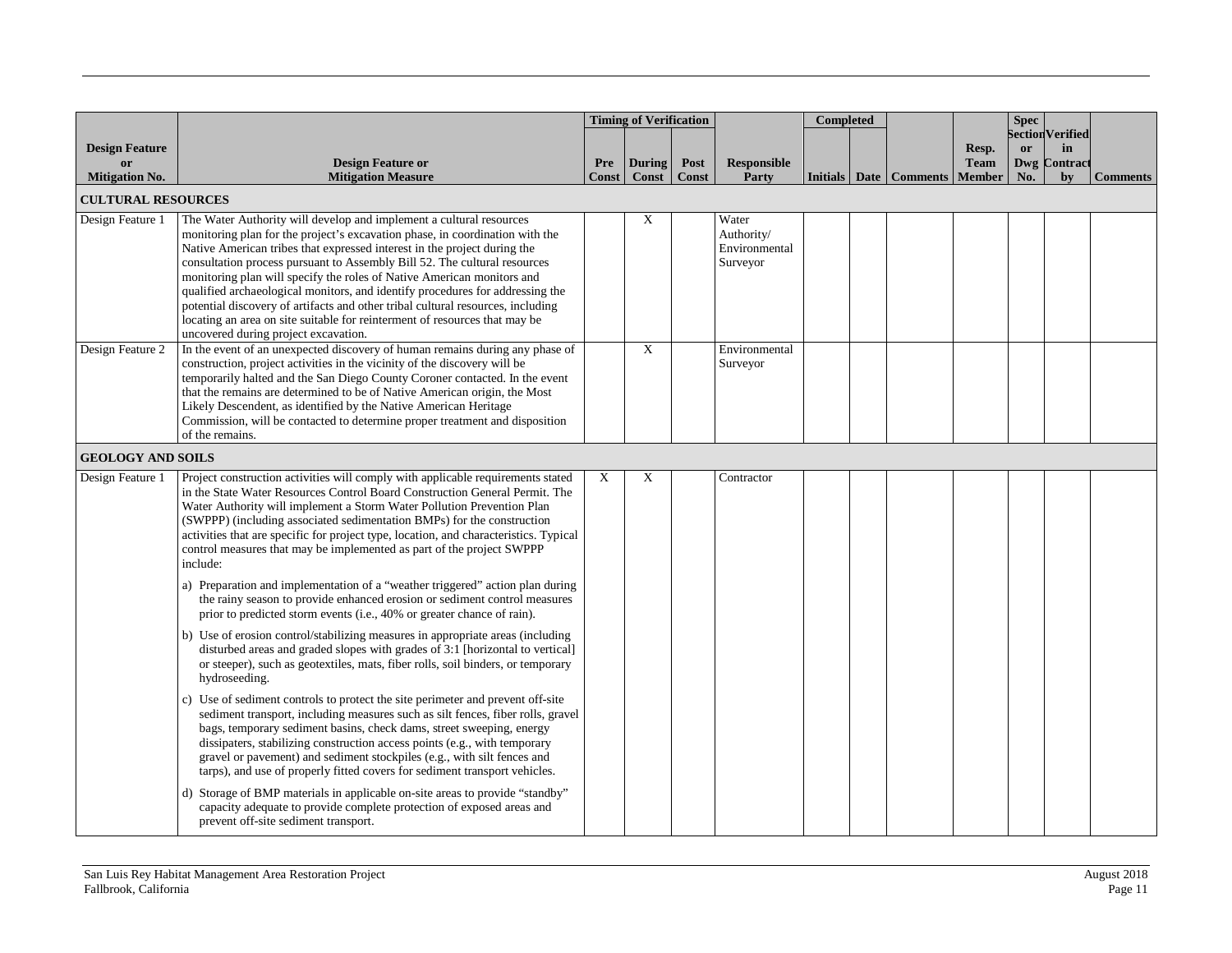|                                                      |                                                                                                                                                                                                                                                                                                                                                                                                                                                                                                              |                           | <b>Timing of Verification</b> |                      |                             | <b>Completed</b> |                                     |                      | <b>Spec</b>          |                                                           |                 |
|------------------------------------------------------|--------------------------------------------------------------------------------------------------------------------------------------------------------------------------------------------------------------------------------------------------------------------------------------------------------------------------------------------------------------------------------------------------------------------------------------------------------------------------------------------------------------|---------------------------|-------------------------------|----------------------|-----------------------------|------------------|-------------------------------------|----------------------|----------------------|-----------------------------------------------------------|-----------------|
| <b>Design Feature</b><br>or<br><b>Mitigation No.</b> | <b>Design Feature or</b><br><b>Mitigation Measure</b>                                                                                                                                                                                                                                                                                                                                                                                                                                                        | Pre<br>Const              | <b>During</b><br>Const        | Post<br><b>Const</b> | <b>Responsible</b><br>Party |                  | Initials   Date   Comments   Member | Resp.<br><b>Team</b> | <sub>or</sub><br>No. | <b>SectionVerified</b><br>in<br><b>Dwg</b> Contract<br>by | <b>Comments</b> |
|                                                      | e) Provision of training by certified personnel (i.e., either a Qualified SWPPP<br>Developer [QSD] or Qualified SWPPP Practitioner [QSP]) for the<br>personnel responsible for BMP installation and maintenance.                                                                                                                                                                                                                                                                                             |                           |                               |                      |                             |                  |                                     |                      |                      |                                                           |                 |
|                                                      | f) Implementation of permanent native vegetation restoration as soon as<br>feasible after grading or construction.                                                                                                                                                                                                                                                                                                                                                                                           |                           |                               |                      |                             |                  |                                     |                      |                      |                                                           |                 |
|                                                      | g) Implementation of appropriate monitoring and maintenance efforts (e.g.,<br>prior to and after storm events) to ensure proper BMP function and<br>efficiency.                                                                                                                                                                                                                                                                                                                                              |                           |                               |                      |                             |                  |                                     |                      |                      |                                                           |                 |
|                                                      | h) Implementation of sampling/analysis, monitoring/reporting, and post-<br>construction management programs per National Pollutant Discharge<br>Elimination System requirements.                                                                                                                                                                                                                                                                                                                             |                           |                               |                      |                             |                  |                                     |                      |                      |                                                           |                 |
|                                                      | i) Implementation of additional BMPs as necessary (and required by<br>appropriate regulatory agencies) to ensure adequate erosion and sediment<br>control.                                                                                                                                                                                                                                                                                                                                                   |                           |                               |                      |                             |                  |                                     |                      |                      |                                                           |                 |
| Design Feature 2                                     | Actual BMPs for the proposed project will be determined during the SWPPP<br>development process, with such measures taking priority over the typical<br>industry standard measures listed above.                                                                                                                                                                                                                                                                                                             | $\boldsymbol{\mathrm{X}}$ | $\boldsymbol{\mathrm{X}}$     |                      | Contractor                  |                  |                                     |                      |                      |                                                           |                 |
|                                                      | <b>HAZARDS AND HAZARDOUS MATERIALS</b>                                                                                                                                                                                                                                                                                                                                                                                                                                                                       |                           |                               |                      |                             |                  |                                     |                      |                      |                                                           |                 |
| Design Feature 1                                     | Standard BMPs will be implemented to prevent impacts to the public through<br>the transport, use, or disposal of any hazardous materials. Standard industry<br>measures include, but are not limited to:                                                                                                                                                                                                                                                                                                     |                           | X                             |                      | Contractor                  |                  |                                     |                      |                      |                                                           |                 |
|                                                      | a) Hazardous materials used or stored on-site will be restricted to areas at least<br>50 feet from storm drains and watercourses.                                                                                                                                                                                                                                                                                                                                                                            |                           |                               |                      |                             |                  |                                     |                      |                      |                                                           |                 |
|                                                      | b) All hazardous materials will be covered or kept in enclosed facilities.                                                                                                                                                                                                                                                                                                                                                                                                                                   |                           |                               |                      |                             |                  |                                     |                      |                      |                                                           |                 |
|                                                      | c) A written inventory will be kept of all hazardous materials used or stored<br>on-site.                                                                                                                                                                                                                                                                                                                                                                                                                    |                           |                               |                      |                             |                  |                                     |                      |                      |                                                           |                 |
|                                                      | d) To prevent discharge in the event of a spill, berms, ditches, and/or<br>impervious liners (or other applicable methods) will be provided in material<br>storage and vehicle/equipment storage areas to provide a containment<br>volume of 1.5 times the volume of the stored/used materials.                                                                                                                                                                                                              |                           |                               |                      |                             |                  |                                     |                      |                      |                                                           |                 |
|                                                      | e) Agency telephone numbers and a summary guide of cleanup procedures<br>will be posted in a conspicuous location at or near the job site staging area.                                                                                                                                                                                                                                                                                                                                                      |                           |                               |                      |                             |                  |                                     |                      |                      |                                                           |                 |
| Design Feature 2                                     | Prior to authorization to proceed, the Water Authority's contractor will prepare<br>a Fire Prevention and Response Plan. All construction crewmembers will be<br>trained in the requirements of the plan. Fire safety information will be<br>disseminated to construction crews during regular project safety meetings. Fire<br>management techniques will be applied during project construction as deemed<br>necessary and depending on the on-site vegetation and the vegetation of<br>surrounding areas. |                           | X                             |                      | Contractor                  |                  |                                     |                      |                      |                                                           |                 |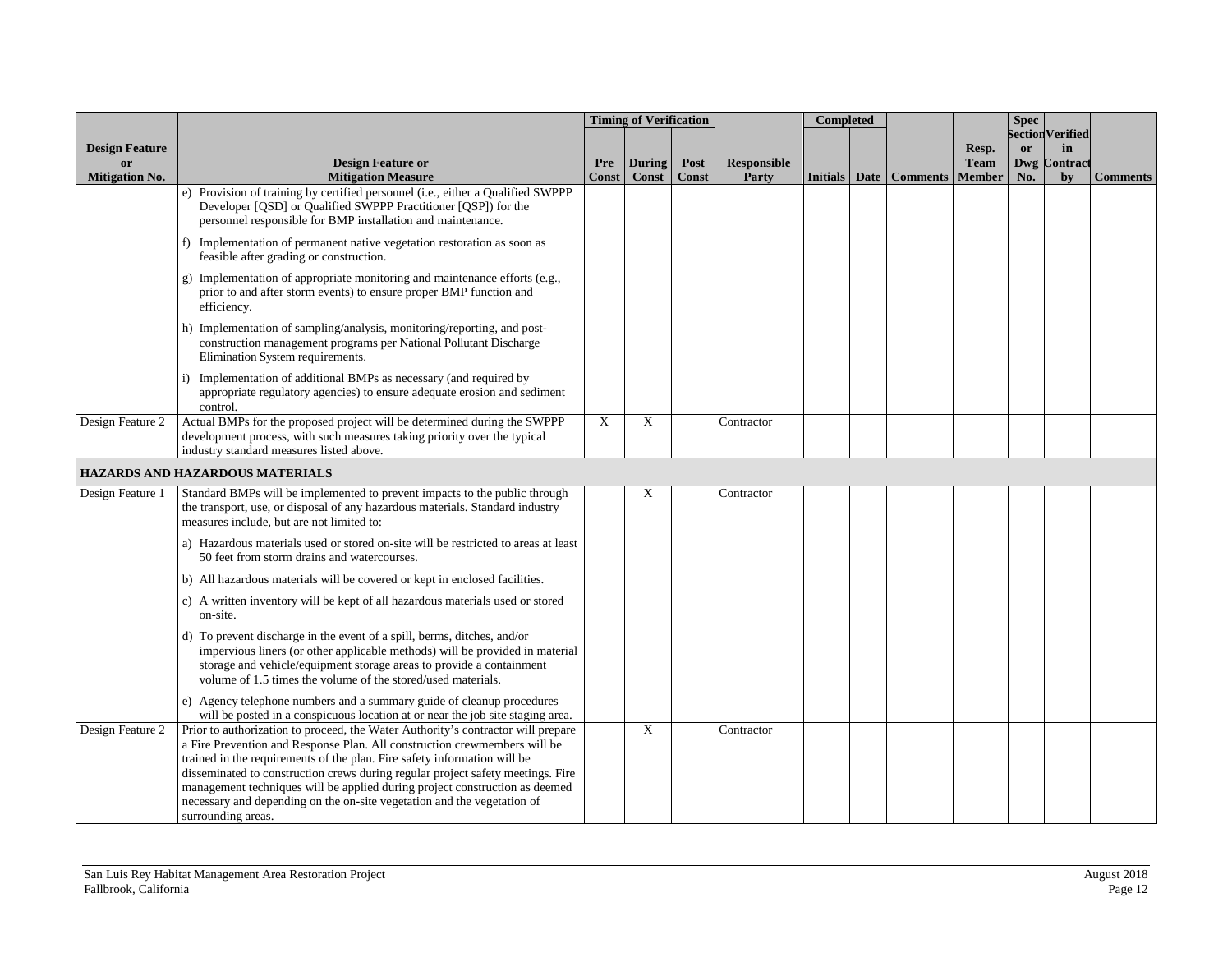|                          |                                                                                                                                                                                                                                                                                                                                                                                                                                                                                                                                                                                                                                                                                                                                                                                                                                                                                                                                                                                                                                                                                                                               |              | <b>Timing of Verification</b> |       |                    | <b>Completed</b> |                                     |             | <b>Spec</b> |                         |                 |
|--------------------------|-------------------------------------------------------------------------------------------------------------------------------------------------------------------------------------------------------------------------------------------------------------------------------------------------------------------------------------------------------------------------------------------------------------------------------------------------------------------------------------------------------------------------------------------------------------------------------------------------------------------------------------------------------------------------------------------------------------------------------------------------------------------------------------------------------------------------------------------------------------------------------------------------------------------------------------------------------------------------------------------------------------------------------------------------------------------------------------------------------------------------------|--------------|-------------------------------|-------|--------------------|------------------|-------------------------------------|-------------|-------------|-------------------------|-----------------|
|                          |                                                                                                                                                                                                                                                                                                                                                                                                                                                                                                                                                                                                                                                                                                                                                                                                                                                                                                                                                                                                                                                                                                                               |              |                               |       |                    |                  |                                     |             |             | <b>Section Verified</b> |                 |
| <b>Design Feature</b>    |                                                                                                                                                                                                                                                                                                                                                                                                                                                                                                                                                                                                                                                                                                                                                                                                                                                                                                                                                                                                                                                                                                                               |              |                               |       |                    |                  |                                     | Resp.       | or          | in                      |                 |
| or                       | <b>Design Feature or</b>                                                                                                                                                                                                                                                                                                                                                                                                                                                                                                                                                                                                                                                                                                                                                                                                                                                                                                                                                                                                                                                                                                      | Pre          | <b>During</b>                 | Post  | <b>Responsible</b> |                  |                                     | <b>Team</b> |             | Dwg Contract            |                 |
| <b>Mitigation No.</b>    | <b>Mitigation Measure</b>                                                                                                                                                                                                                                                                                                                                                                                                                                                                                                                                                                                                                                                                                                                                                                                                                                                                                                                                                                                                                                                                                                     | <b>Const</b> | Const                         | Const | Party              |                  | Initials   Date   Comments   Member |             | No.         | by                      | <b>Comments</b> |
|                          | <b>HYDROLOGY / WATER QUALITY</b>                                                                                                                                                                                                                                                                                                                                                                                                                                                                                                                                                                                                                                                                                                                                                                                                                                                                                                                                                                                                                                                                                              |              |                               |       |                    |                  |                                     |             |             |                         |                 |
| Design Feature 1         | By law, the project is required to comply with the State Water Resources<br>Control Board's General. Permit for Storm Water Discharges Associated with<br>Construction and Land Disturbance Activities (Construction General Permit).<br>A SWPPP will be implemented to effectively reduce or eliminate pollutants<br>during construction of the proposed project. The SWPPP will identify all<br>pollutant sources, including sources of sediment, that may affect the quality of<br>storm water discharges associated with construction activity (storm water<br>discharges from the construction site); identify non-storm water discharges;<br>identify structural and/or treatment control BMPs that are to be implemented in<br>accordance with a time schedule to reduce or eliminate pollutants in storm<br>water discharges and authorized non-storm water discharges from the<br>construction site during construction; and develop a maintenance schedule for<br>permanent or post-construction BMPs that will "to the maximum extent<br>possible" reduce or eliminate pollutants after construction is completed. | $\mathbf X$  | X                             |       | Contractor         |                  |                                     |             |             |                         |                 |
|                          | Detailed BMPs to prevent impacts to water quality will be included in the<br>SWPPP.                                                                                                                                                                                                                                                                                                                                                                                                                                                                                                                                                                                                                                                                                                                                                                                                                                                                                                                                                                                                                                           |              |                               |       |                    |                  |                                     |             |             |                         |                 |
| Design Feature 2         | The project will implement the following source-control BMPs from the<br>County BMP Design Manual:                                                                                                                                                                                                                                                                                                                                                                                                                                                                                                                                                                                                                                                                                                                                                                                                                                                                                                                                                                                                                            |              | X                             |       | Contractor         |                  |                                     |             |             |                         |                 |
|                          | a) Control/minimize irrigation to prevent runoff from entering the San Luis<br>Rey River.                                                                                                                                                                                                                                                                                                                                                                                                                                                                                                                                                                                                                                                                                                                                                                                                                                                                                                                                                                                                                                     |              |                               |       |                    |                  |                                     |             |             |                         |                 |
|                          | b) Control/minimize herbicide application to prevent discharge into the San<br>Luis Rey River.                                                                                                                                                                                                                                                                                                                                                                                                                                                                                                                                                                                                                                                                                                                                                                                                                                                                                                                                                                                                                                |              |                               |       |                    |                  |                                     |             |             |                         |                 |
| <b>NOISE / VIBRATION</b> |                                                                                                                                                                                                                                                                                                                                                                                                                                                                                                                                                                                                                                                                                                                                                                                                                                                                                                                                                                                                                                                                                                                               |              |                               |       |                    |                  |                                     |             |             |                         |                 |
| Design Feature 1         | The contractor will comply with the noise thresholds the Water Authority has<br>established for this project. Noise levels associated with construction activities<br>are not to exceed an average sound level of 75 decibels over an 8-hour period,<br>between 7 a.m. and 7 p.m., Monday through Saturday, as measured at a<br>residential property boundary.                                                                                                                                                                                                                                                                                                                                                                                                                                                                                                                                                                                                                                                                                                                                                                |              | X                             |       | Contractor         |                  |                                     |             |             |                         |                 |
| Design Feature 2         | All noise-producing project equipment and vehicles using internal combustion<br>engines will be equipped with mufflers; air-inlet silencers, where appropriate;<br>and any other shrouds, shields, or noise-reducing features in good operating<br>condition that meet or exceed original factory specification. Mobile or fixed<br>package equipment (e.g., air compressors) will be equipped with shrouds and<br>noise control features that are readily available for that type of equipment.                                                                                                                                                                                                                                                                                                                                                                                                                                                                                                                                                                                                                              |              | $\mathbf X$                   |       | Contractor         |                  |                                     |             |             |                         |                 |
| Design Feature 3         | All mobile or fixed noise-producing equipment used on the project that is<br>regulated for noise output by a local, state, or federal agency will comply with<br>such regulation while in the course of project activity.                                                                                                                                                                                                                                                                                                                                                                                                                                                                                                                                                                                                                                                                                                                                                                                                                                                                                                     |              | X                             |       | Contractor         |                  |                                     |             |             |                         |                 |
| Design Feature 4         | Electrically powered equipment will be used instead of pneumatic or internal<br>combustion-powered equipment, where feasible.                                                                                                                                                                                                                                                                                                                                                                                                                                                                                                                                                                                                                                                                                                                                                                                                                                                                                                                                                                                                 |              | $\boldsymbol{\mathrm{X}}$     |       | Contractor         |                  |                                     |             |             |                         |                 |